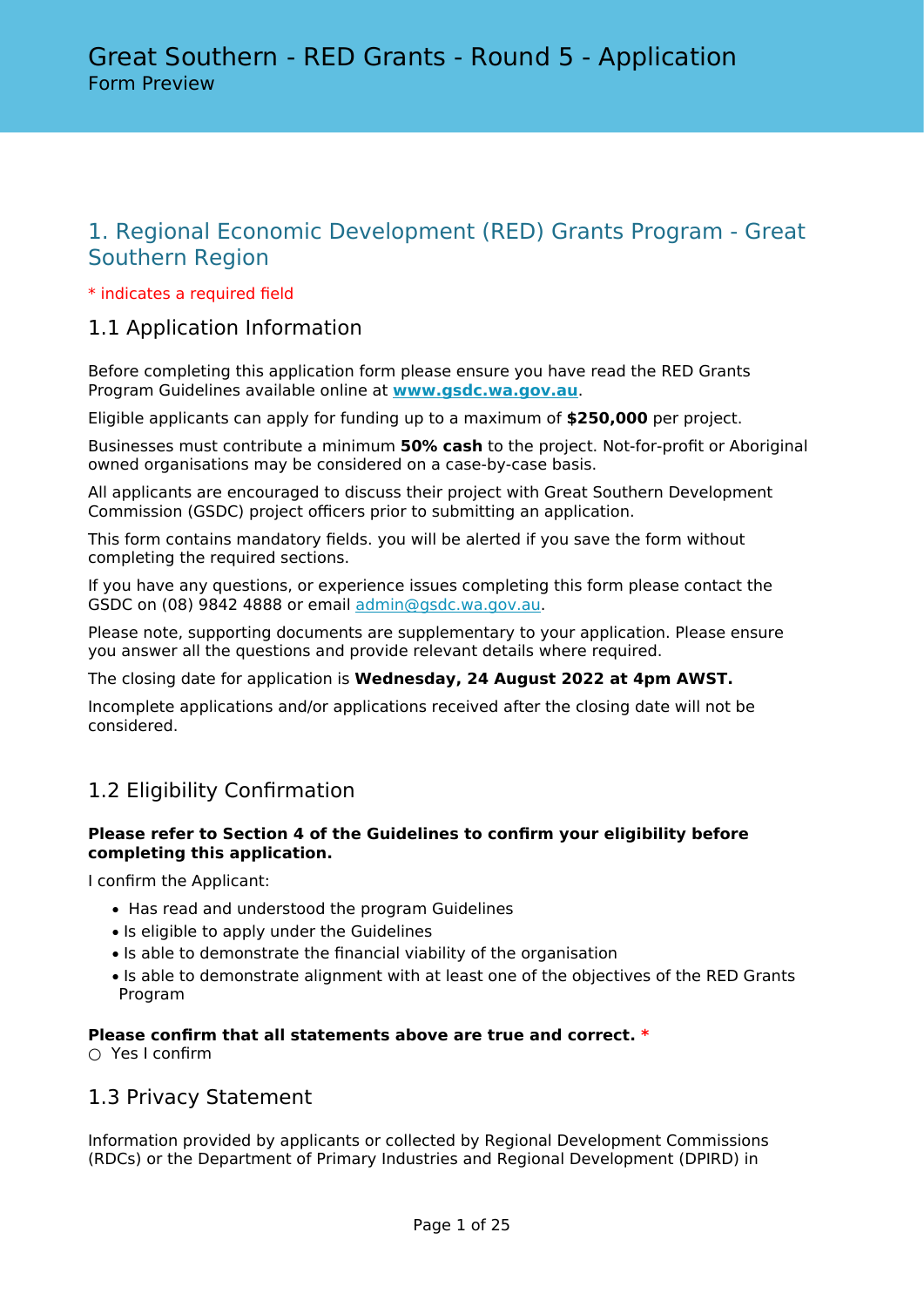relation to an applicant or their application may be used in the administration of the RED Grants Program and in the assessment of this application.

Clarification of other funding sources for your project as stated in your application and project budget may be sought from the relevant funding bodies.

Any information provided (personal, financial or otherwise) will be used solely for the purpose of the RED Grants Program.

RDCs and DPIRD will store personal information collected in this application, supporting documentation and any grant administration, monitoring and evaluation activities in compliance with its obligations under the *Privacy Act 1988* (cth).

RDCs and DPIRD are also subject to the *Freedom of Information Act 1992* and documents in the possession of these agencies are subject to these provisions.

#### **I have read and understood the privacy statement and I consent to and authorise such uses and disclosures. \***

○ Yes I confirm

### 1.4 Assessment Process

The assessment criteria outlined in the Guidelines will be used to determine the suitability of applications submitted through this program. Applications will be assessed on a competitive basis and should demonstrate:

- Alignment with one or more of the RED Grants Objectives.
- Alignment with one or more of the GSDC Regional Priorities/Themes
- Financial commitment towards the Project.
- Collaboration and partnerships
- Local content outcomes
- Project readiness

The application form provides an opportunity for applicants to demonstrate how their project meets the requirements listed above and in the Guidelines.

As part of the assessment process, applications may be subject to a due diligence process to determine organisational capacity, governance and financial management.

Applicants should note that the assessment and decision making process could take up to six (6) months to complete and this time frame should be considered when submitting your application. **Please refer to Section 6 of the Guidelines for more information.**

The GSDC reserves the right to request additional information at any time to clarify aspects of your application.

### 1.5 Funding Conditions

Should your application be successful, you will be required to enter into a Grant Agreement outlining the conditions of the grant.

All projects must be approved and a Grant Agreement executed prior to project commencement. **No retrospective payments will be made**.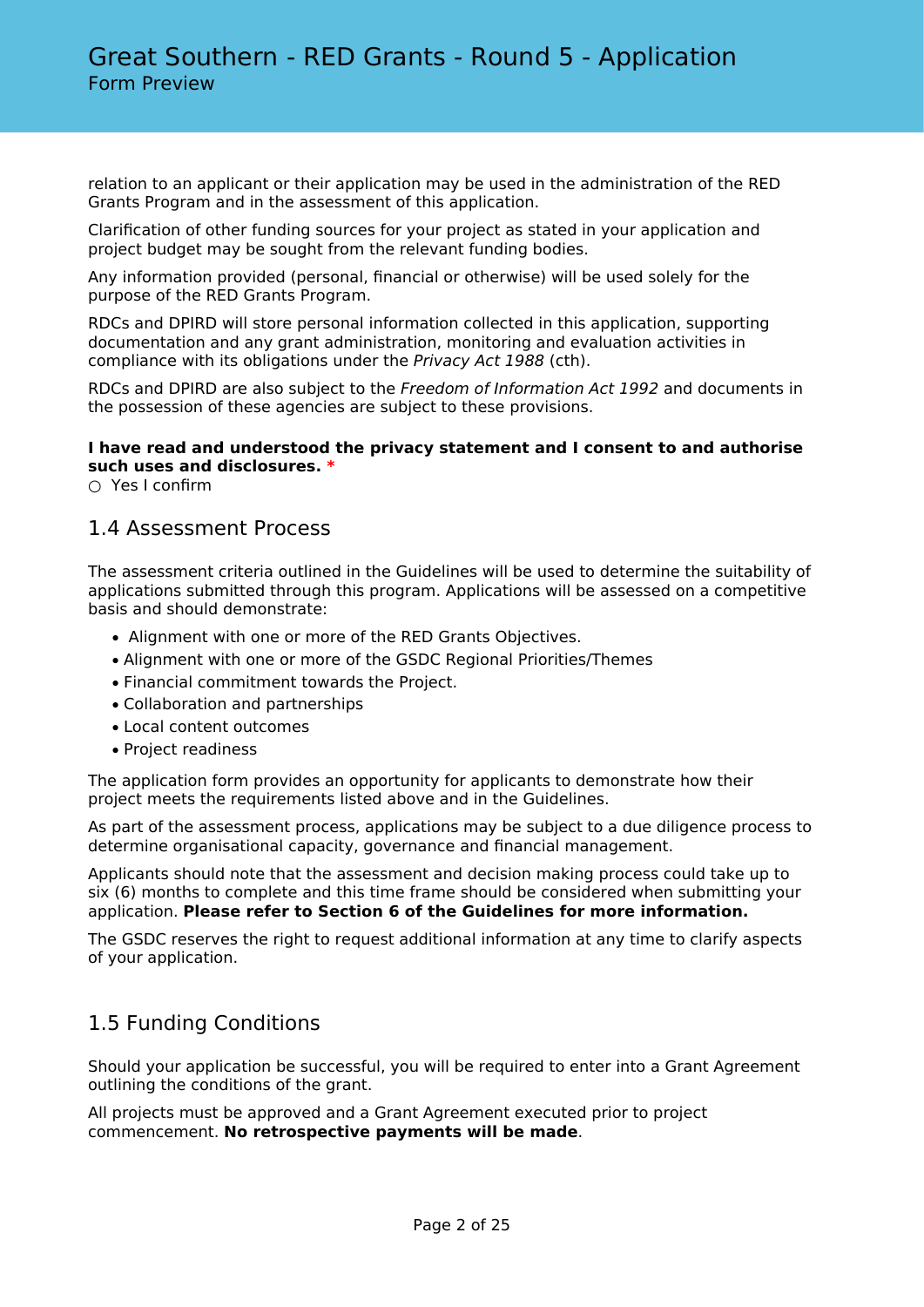As a condition of funding, all grant recipients are required to provide a detailed Final Report (Acquittal) within twelve (12) weeks of project completion. For projects receiving funding of more than \$50,000 the Final Report is to be audited by an independent auditor.

Only GST registered recipients will have GST added to the grant payment.

# 2 Contact Details

- \* indicates a required field
- 2.1 Organisation Details

#### **Name of Organisation (Legal Entity) \***

Organisation Name

#### **Applicant organisation ABN \***

The ABN provided will be used to look up the following information. Click Lookup above to check that you have entered the ABN correctly.

| Information from the Australian Business Register |                  |
|---------------------------------------------------|------------------|
| <b>ABN</b>                                        |                  |
| Entity name                                       |                  |
| <b>ABN</b> status                                 |                  |
| Entity type                                       |                  |
| Goods & Services Tax (GST)                        |                  |
| <b>DGR Endorsed</b>                               |                  |
| ATO Charity Type                                  | More information |
| <b>ACNC Registration</b>                          |                  |
| <b>Tax Concessions</b>                            |                  |
| Main business location                            |                  |
|                                                   |                  |

Must be an ABN.

#### **Applicant Organisation ACN (if applicable)**

Must be a number.

#### **Trading Name**

Trading name ie name that will be referred to for the delivery of the project (if different to Legal Entity Name above)

#### **Upload Certificate of Incorporation (if applicable)** Attach a file: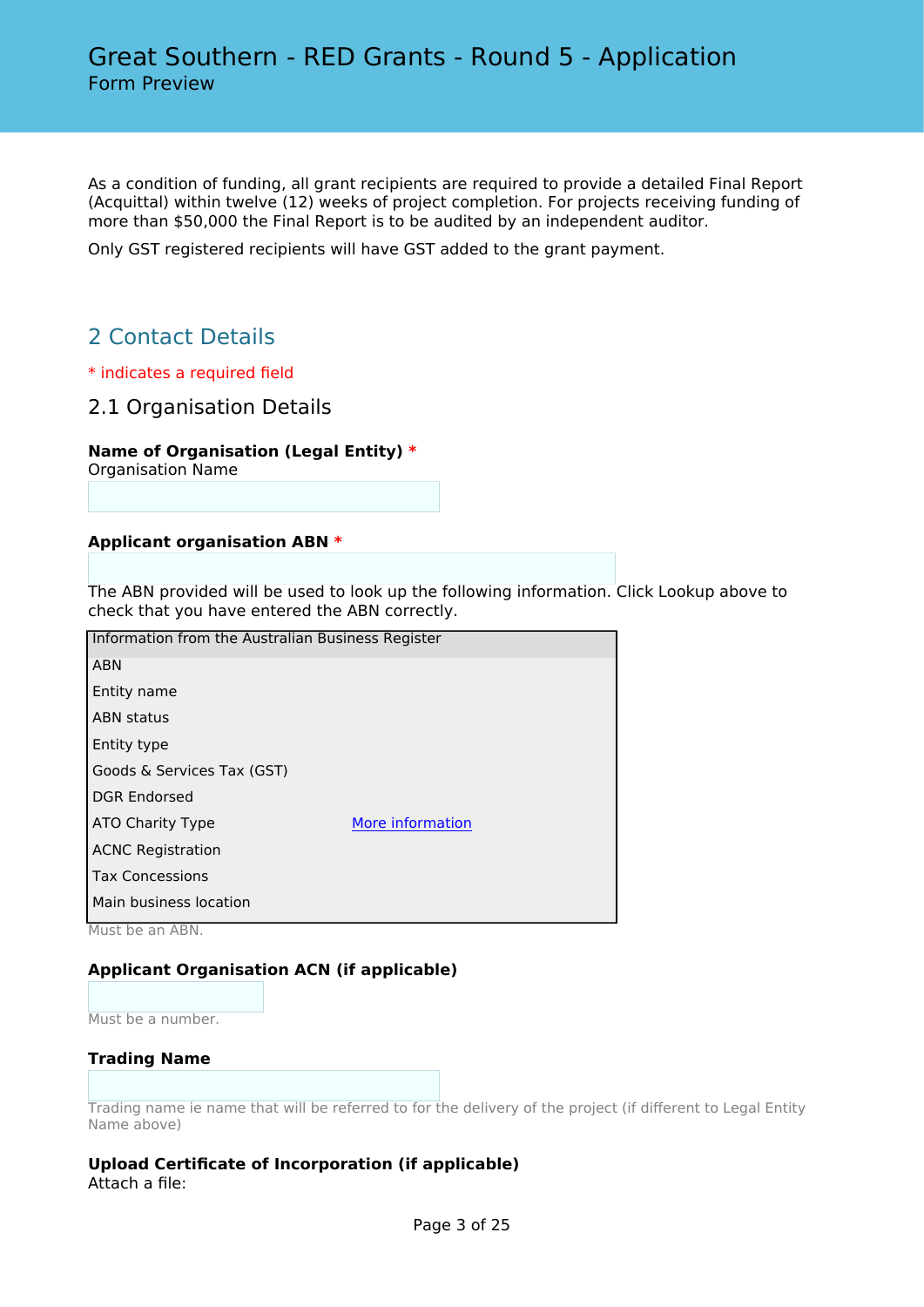#### **Primary Street Address \*** Address



#### **Postal Address (if applicable)** Address



**Authorised Officer \*** First Name Last Name

The person who has the legal authority to sign the Grant Agreement if this application is successful

#### **Authorised Officer's Position \***

#### **Authorised Officer's Phone Number \***

Must be an Australian phone number. Include area code Eg (08)

#### **Authorised Officer's Mobile Number**

Must be an Australian phone number.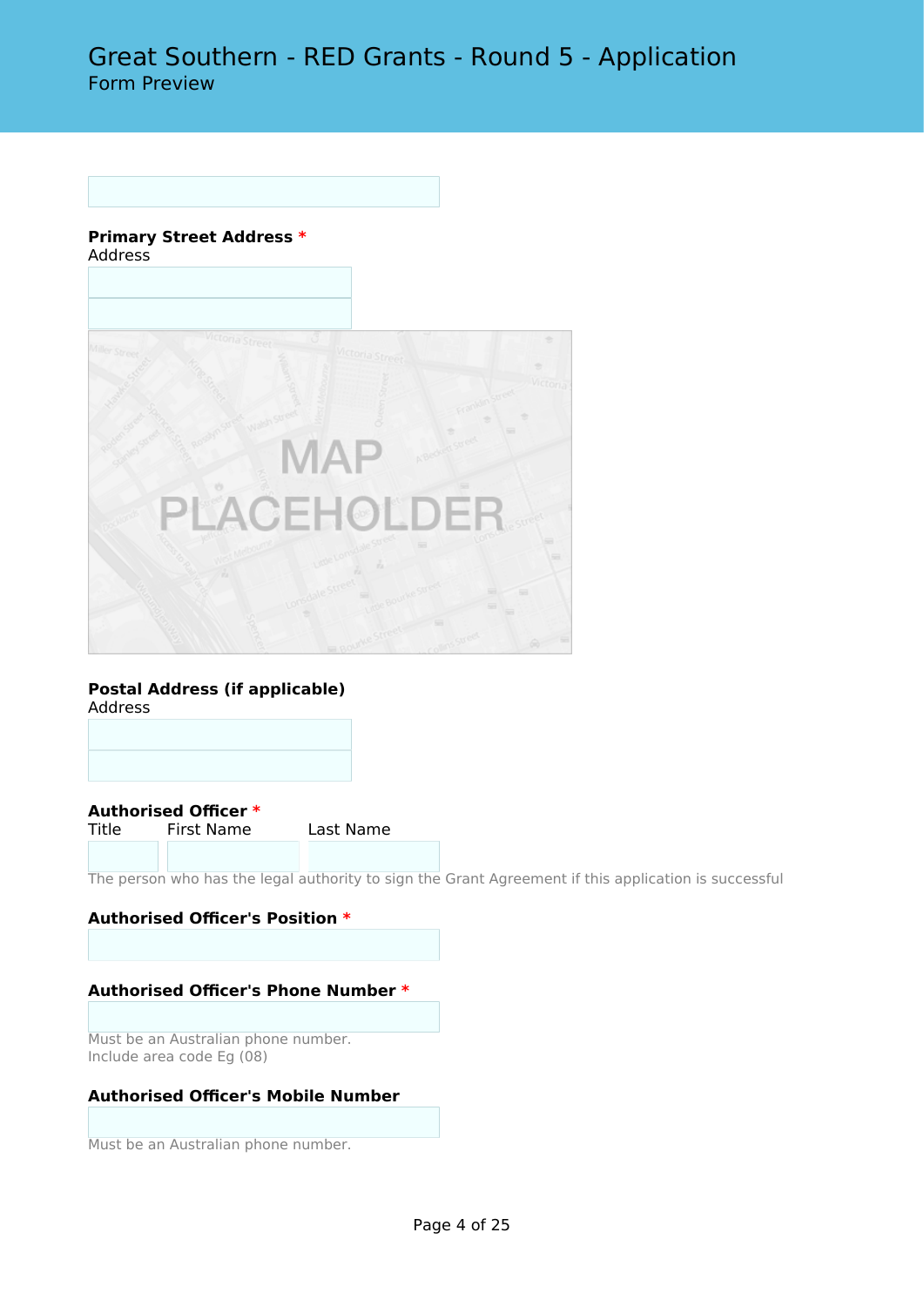#### **Authorised Officer's Email Address \***

Must be an email address.

#### **Organisation Website**

Must be a URL.

**Provide a brief description of the nature of your business and include any information that describes the activities that are currently undertaken \***

**For a business/company/partnership, please provide names of all partners/ directors/senior management of the business**

#### **Is your entity a Trust? \***

 $\bigcirc$  Yes  $\bigcirc$  No Trustees can only receive and administer grant funding if empowered to do so by the Trust Deed.

#### **Upload Trust Deed \***

Attach a file:

Trustees MUST submit a copy of their executed Trust Deed to be eligible.

### 2.2 Project Contact Details

#### **Contact Person's Name \***

Title First Name Last Name

#### **Contact Person's Position \***

#### **Contact Person's Phone Number \***

(08) Must be an Australian phone number. Include area code Eg (08)

#### **Contact Person's Mobile Number**

Must be an Australian phone number.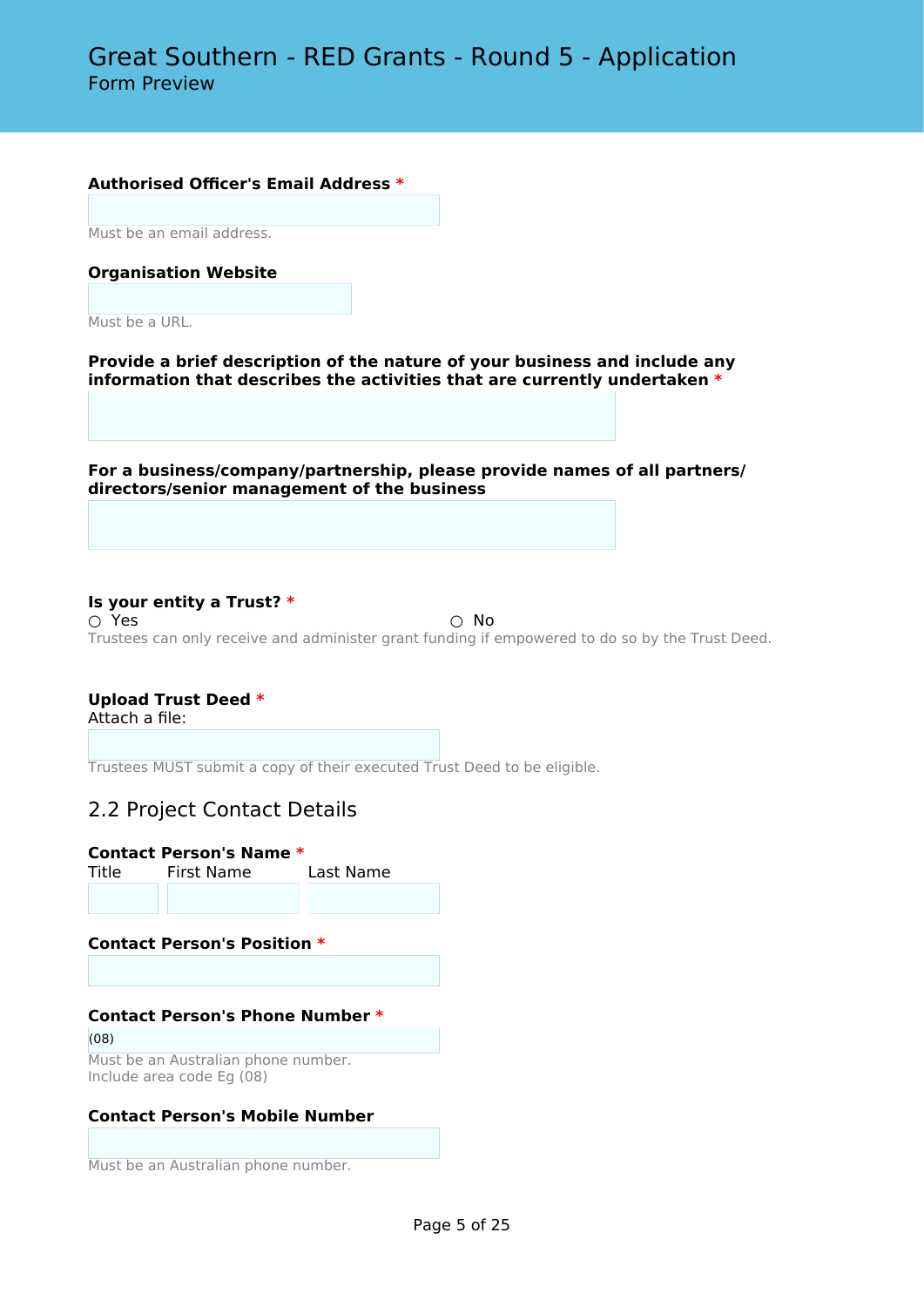#### **Contact Person's Email Address \***

Must be an email address.

#### **Is your organisation being Auspiced? \***

 $\bigcirc$  Yes  $\bigcirc$  No

If your organisation is unincorporated your application must be auspiced by another organisation that is registered as a legal entity.

### 2.3 Complete only if your organisation is being Auspiced

Please ensure approval is obtained from the nominated auspice organisation prior to completing this section.

#### **Name of Auspicing Organisation \***

Organisation Name

Organisation name

#### **Auspice Organisation's Postal Address \***

Address

Address Line 1, Suburb/Town, State/Province, and Postcode are required.

#### **Auspice Organisation's Website**

Must be a URL.

# **Auspicing Organisation's Contact Person \***

Title First Name

#### **Auspicing Organisation's Contact Person's Position \***

#### **Auspicing Organisation's Contact Person's Phone Number \***

Must be an Australian phone number. Include area code. Eg (08)

#### **Auspicing Organisation's Contact Person's Email Address \***

Must be an email address.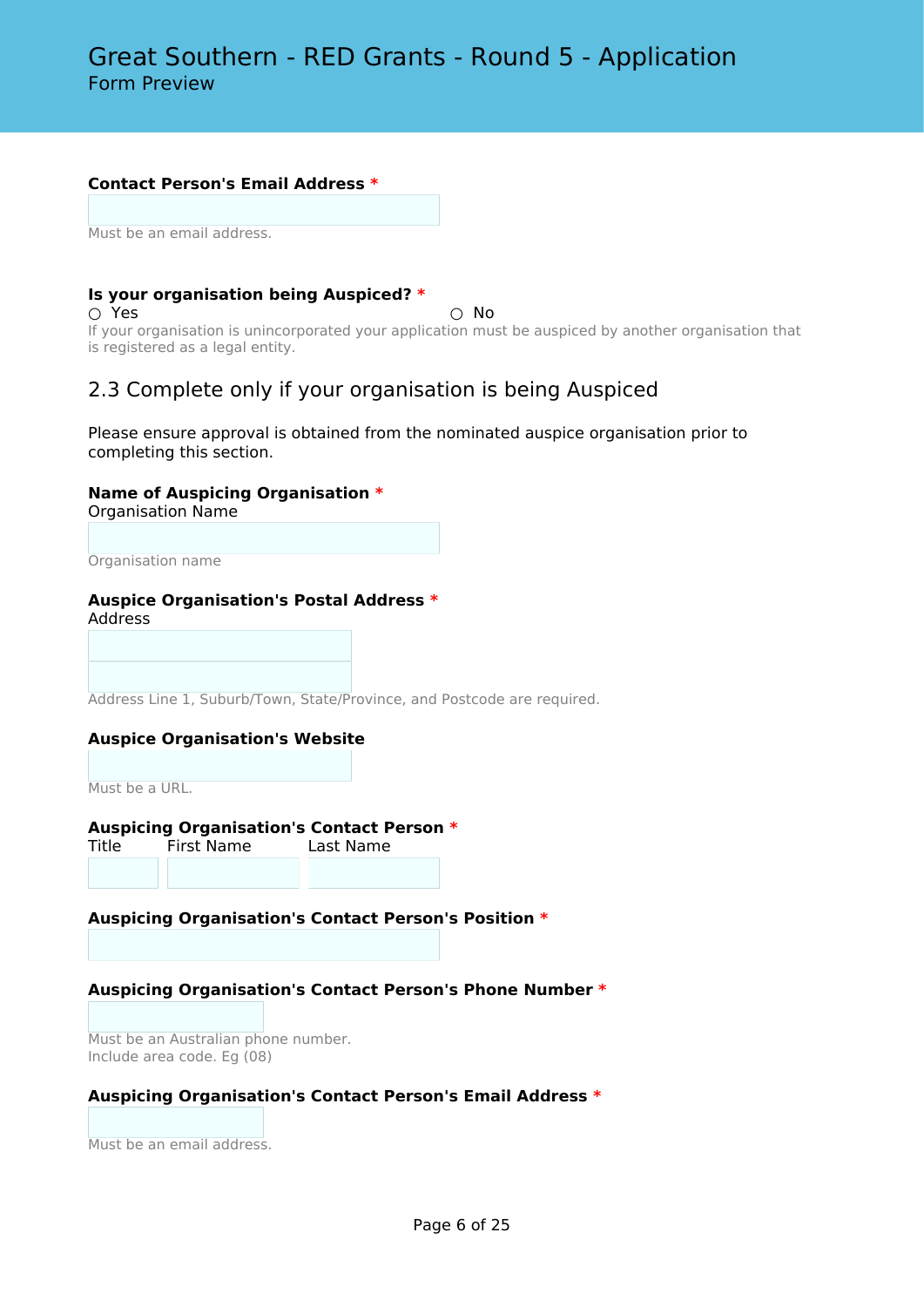#### **Authority from Auspicing Organisation \***

Attach a file:

Please attach letter from the auspicing organisation confirming agreement to auspice. This must be signed by an authorised person (eg. CEO, Chairperson).

#### **Auspice Organisation's ABN \***

The ABN provided will be used to look up the following information. Click Lookup above to check that you have entered the ABN correctly.

| Information from the Australian Business Register |                  |  |  |  |
|---------------------------------------------------|------------------|--|--|--|
| <b>ABN</b>                                        |                  |  |  |  |
| Entity name                                       |                  |  |  |  |
| <b>ABN</b> status                                 |                  |  |  |  |
| Entity type                                       |                  |  |  |  |
| Goods & Services Tax (GST)                        |                  |  |  |  |
| <b>DGR Endorsed</b>                               |                  |  |  |  |
| ATO Charity Type                                  | More information |  |  |  |
| <b>ACNC Registration</b>                          |                  |  |  |  |
| <b>Tax Concessions</b>                            |                  |  |  |  |
| Main business location                            |                  |  |  |  |

Must be an ABN.

#### **Auspice Organisation's ACN (if applicable)**

Must be a number.

# 3 Project Information

#### \* indicates a required field

### 3.1 Project Details

#### **Project Title \***

The project title provided in your application may be used for public announcements/media statements if successful (max 15 words).

#### **Project Description (Overview) \***

Provide a short description of your project explaining what you plan to do (max 150 words).

#### **Upload more detailed project information (optional)**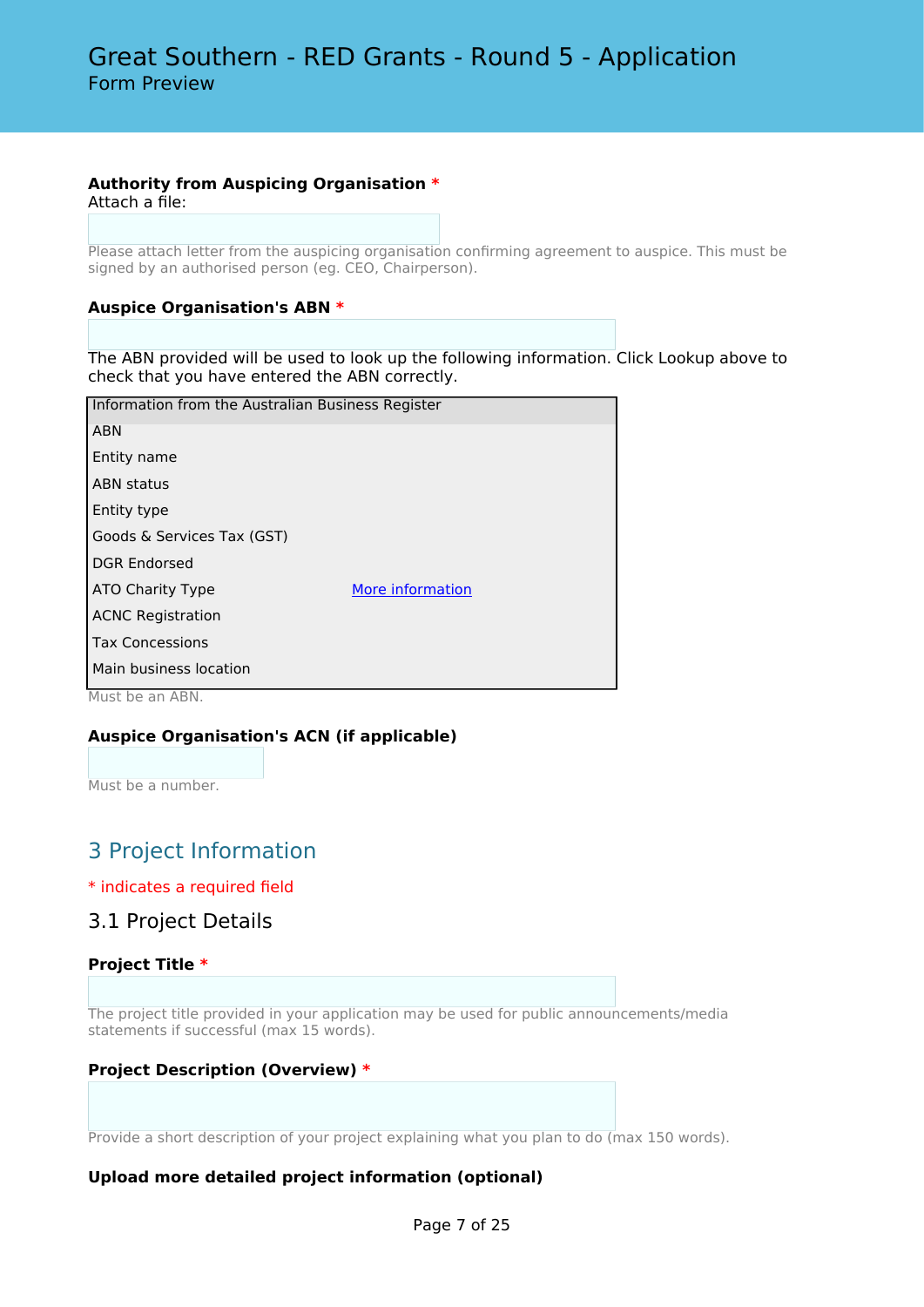#### Attach a file:

Upload a detailed description of the project. For example, Business Plan, Project Plan, Business Case, etc

#### **Estimated Project Start Date \***

Must be a date.

#### **Estimated Project Completion Date \***

Must be a date.

The following Budget totals and % Cash Co-contribution **AUTO CALCULATE** from the Project Budget and Leverage Funding table in Section 6.1

#### **Total Project Budget Cost (Cash)**

\$

This field is AUTO CALCULATED from Section 6.1 Project Budget and Leveraged Funding section.

#### **Funding Requested from RED Grant**

\$

This field is AUTO CALCULATED from Section 6.1 Project Budget and Leveraged Funding section.

#### **Applicant's Co-contribution (Cash)**

\$

This field is AUTO CALCULATED from Section 6.1 Project Budget and Leveraged Funding section.

#### **Funding from Other Sources (Cash)**

\$

This field is AUTO CALCULATED from Section 6.1 Project Budget and Leveraged Funding section.

#### **Which Local Government Area(s) will your project be delivered in? \***

- □ Broomehill-Tambellup,
- ☐ Albany, City of ☐ Gnowangerup, Shire of ☐ Kojonup, Shire of ☐ Jerramungup, Shire of ☐ Plantagenet, Shire of
	- -
- Shire of
- ☐ Denmark, Shire of ☐ Kent, Shire of
- ☐ Cranbrook, Shire of ☐ Katanning, Shire of ☐ Woodanilling, Shire of

#### **Which industry category does the Applicant organisation operate in? \***

# 4 Alignment with RED Grants Objectives (Economic Growth and Development Outcomes)

\* indicates a required field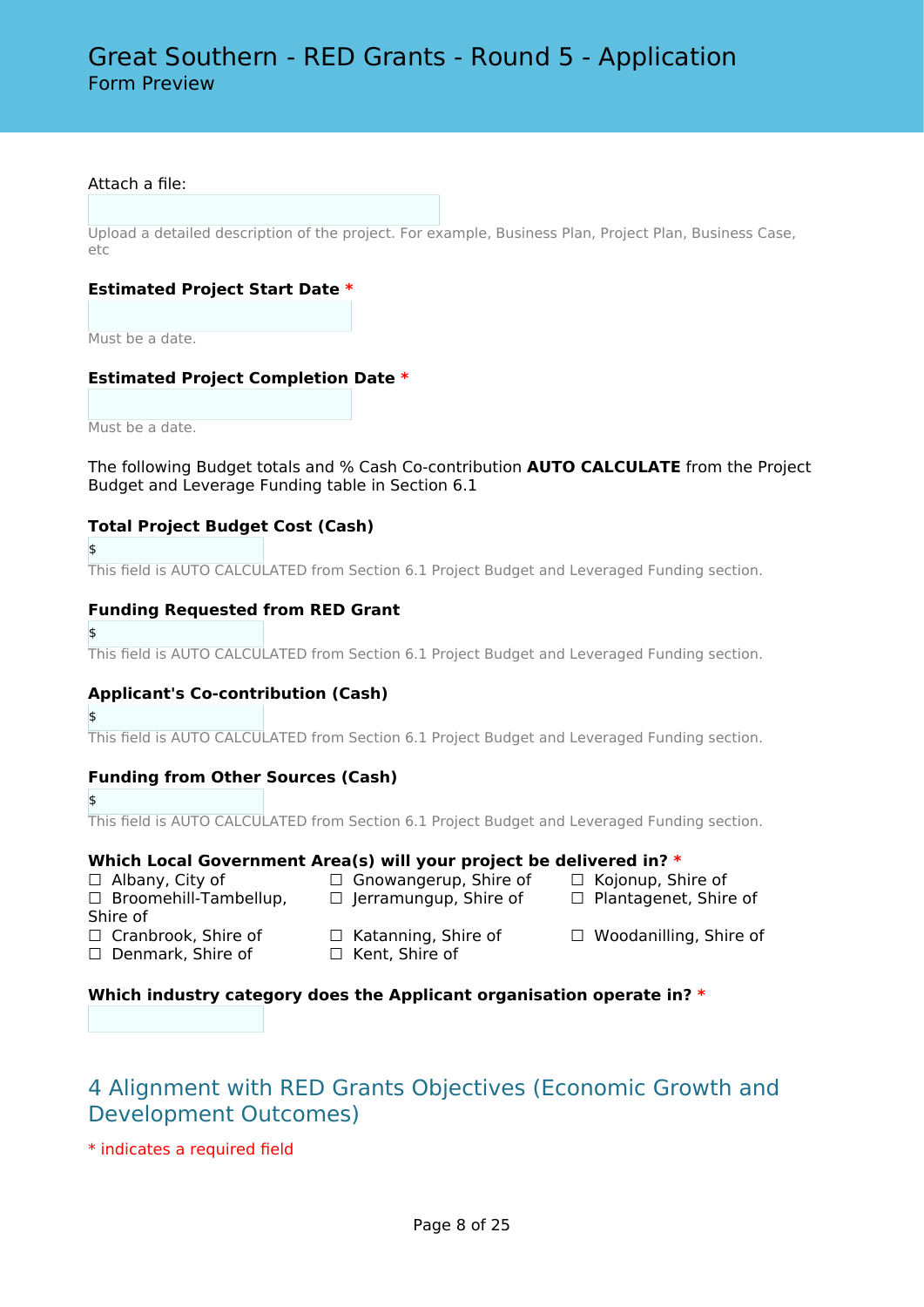### Project outcomes

#### **Your project must meet one or more of the RED Grants objectives outlined in the Guidelines.**

Describe what is expected to be achieved and the benefits and/or outcomes of the project against the objectives most relevant to your project.

*Outcomes refer to the intended economic impact that is expected as a result of delivering the project with the grant funding – the expected outcomes provided should be realistic as you will be expected to report against these under a Grant Agreement and acquittal of the project if successful.*

#### **Please indicate which RED Objectives are most applicable to your project: \***

- □ 1. Sustainable jobs
- $\Box$  2. Expanding or diversifying industry
- $\Box$  3. Developing skills or capabilities
- $\Box$  4. Attracting new investment in the region
- □ 5. Increasing Productivity

Applicants are encouraged to select the objectives most applicable to the project. Please provide detailed descriptions in the corresponding fields below.

## 4.1. Sustainable jobs

#### **How will the project create jobs as a result of the grant?**

Note: 'Direct employment' is the term used for the workers employed by the project. 'Indirect employment' refers to job creation and business growth in the economy as a result of increased demand.

### Please complete the below fields to indicate the Direct Employment outcomes expected as a result of the project

- **Timeframe** Example: 12 months, ongoing
- **Target** Example: 3 FTE
- **Measure** Example: people employed, contractors engaged, etc.

| <b>Expected Outcome Timeframe</b> |                  | Target         | Measure          |
|-----------------------------------|------------------|----------------|------------------|
| 1 Full Time (direct - during      |                  |                |                  |
| project)                          | Number of months | Number of jobs | How will this be |
| This question is read             |                  |                | measured?        |
| only.                             |                  |                |                  |
|                                   |                  |                |                  |
|                                   | Number of months | Number of jobs |                  |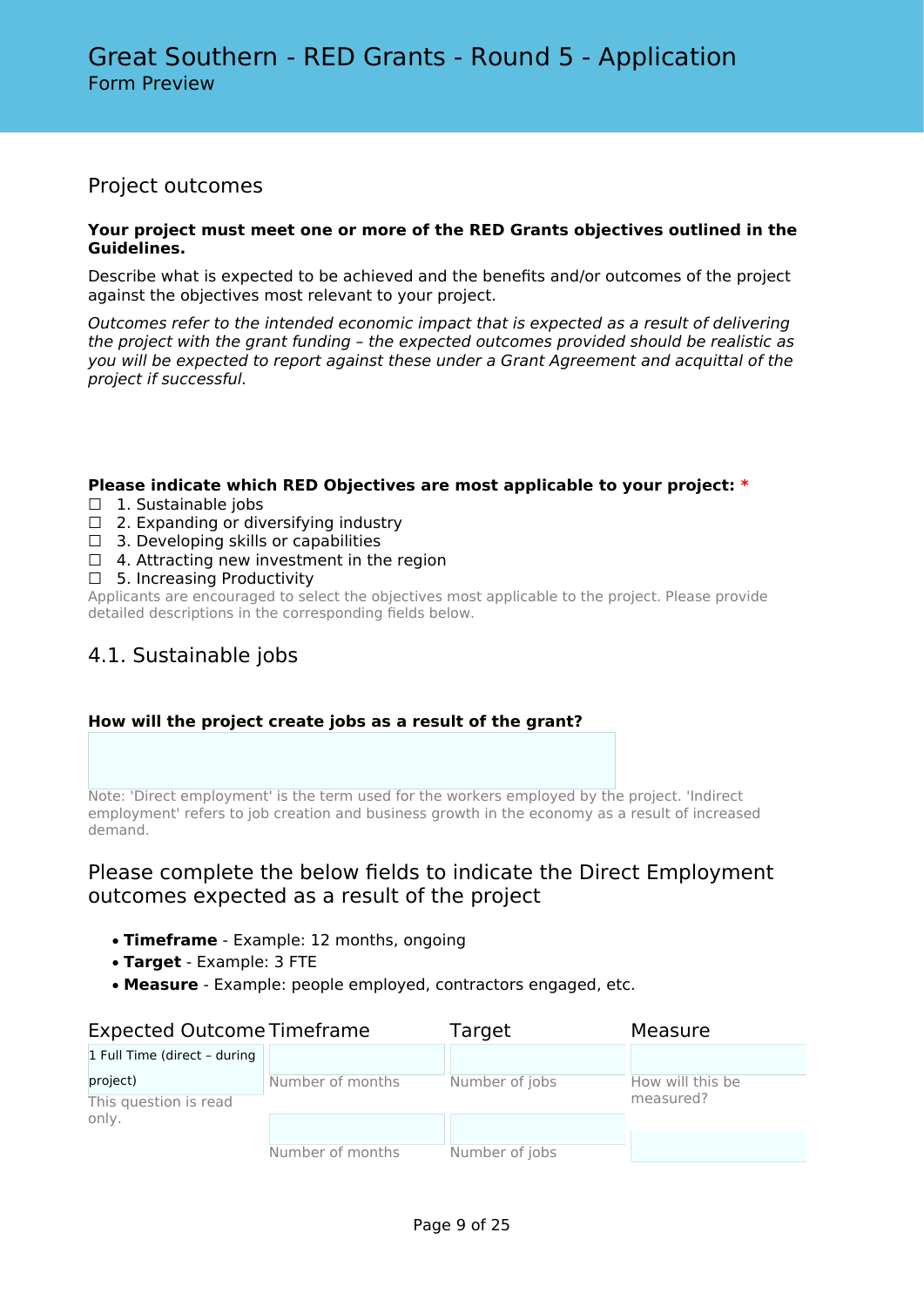# Great Southern - RED Grants - Round 5 - Application Form Preview

| 2 Full Time (direct - after           |                  |                | How will this be<br>measured? |
|---------------------------------------|------------------|----------------|-------------------------------|
| the project)                          | Number of months | Number of jobs |                               |
| This question is read<br>only.        |                  |                |                               |
|                                       |                  |                | How will this be              |
| 3 Part Time (direct - during          | Number of months | Number of jobs | measured?                     |
| the project                           |                  |                |                               |
| This question is read                 | Number of months | Number of jobs | How will this be              |
| only.                                 |                  |                | measured?                     |
| 4 Part Time (direct - after           |                  |                |                               |
| the project)                          | Number of months | Number of jobs |                               |
| This question is read                 |                  |                | How will this be              |
| only.                                 |                  |                | measured?                     |
|                                       | Number of months | Number of jobs |                               |
| 5 Casual (direct - during             |                  |                | How will this be              |
| the Project)                          |                  |                | measured?                     |
| This question is read<br>only.        | Number of months | Number of jobs |                               |
|                                       |                  |                |                               |
| 6 Casual (direct - after the          |                  |                | How will this be              |
| project)                              |                  |                | measured?                     |
| This question is read                 |                  |                |                               |
| only.                                 |                  |                |                               |
| 7 Trainee (direct - during            |                  |                | How will this be<br>measured? |
|                                       |                  |                |                               |
| the project)<br>This question is read |                  |                |                               |
| only.                                 |                  |                |                               |
| 8 Trainee (direct - after the         |                  |                |                               |
| project)                              |                  |                |                               |
| This question is read<br>only.        |                  |                |                               |

# 4.2. Expanding or diversifying industry

#### **Which industry will benefit from the project and how will it increase the current value of that industry to the regional economy?**

- **Expected outcome** Example: new processing facility introduced
- **Timeframe** Example: upon project completion, within first 12 months
- **Measure** Example: new equipment commissioned, new market/s secured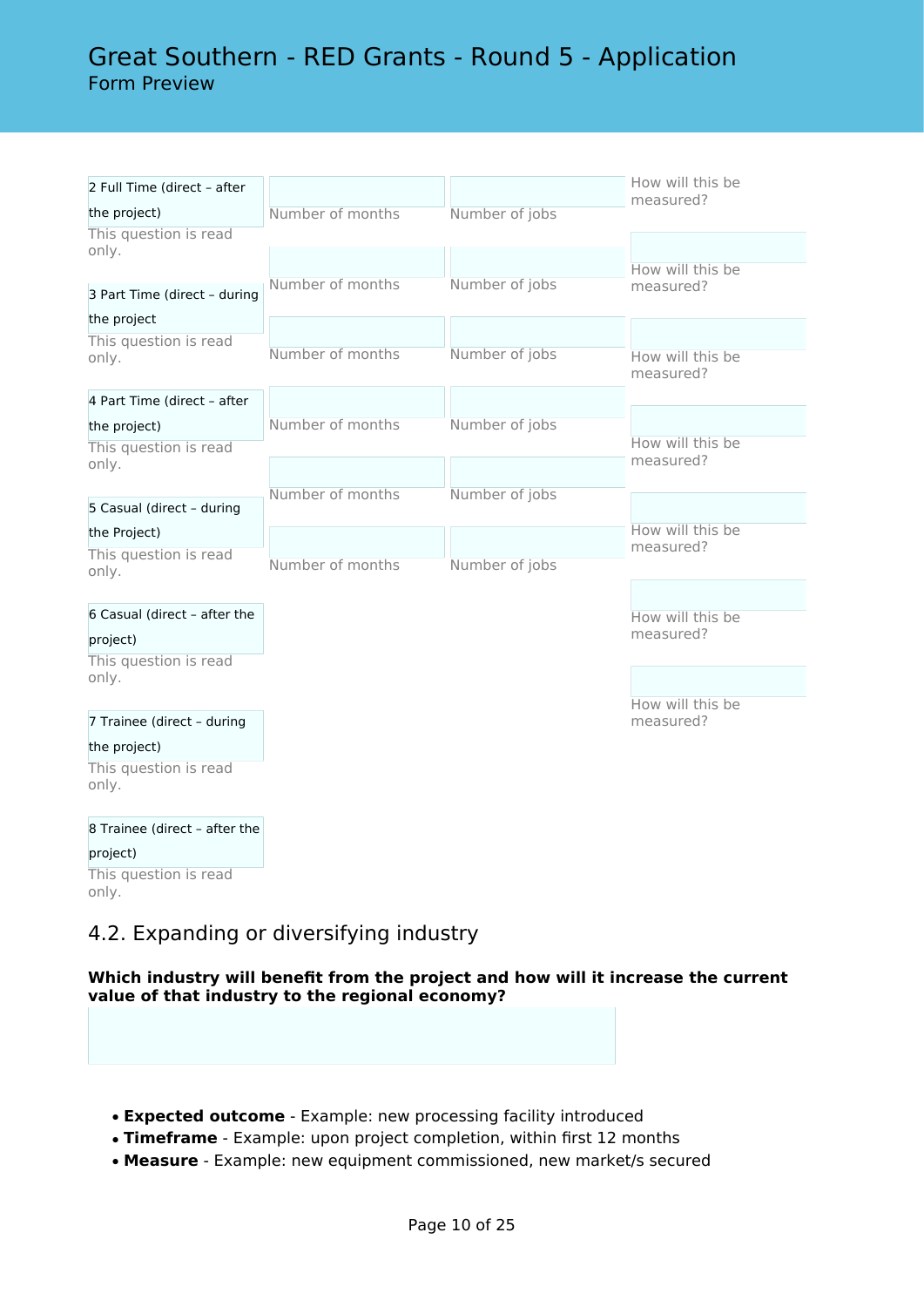• **Target** - Example: 2 new clients taking 500 tonnes of product pa, 1000 tonnes product sourced from the region

*Additional examples of outcomes that may be relevant: introduction of new products or services; introduction of new technology; technology transfer to the applicant; technology diffusion to local industry; commercialisation or business development through collaboration; use of related companies/contractors/sub-contractors; import replacement; contracts in associated areas.*

| <b>Expected Outcome Timeframe</b> |  | Measure | Target |
|-----------------------------------|--|---------|--------|
|                                   |  |         |        |
|                                   |  |         |        |
|                                   |  |         |        |
|                                   |  |         |        |
|                                   |  |         |        |
|                                   |  |         |        |
|                                   |  |         |        |

### 4.3. Developing skills or capabilities

**What core skills or capabilities will be developed, and how will this address regional gaps and be applied to generate jobs and growth?**

- **Expected outcome** Example: skills training and job matching provided to 100 participants
- **Timeframe** Example: for the duration of the project
- **Measure** Example: Number of program participants, number of jobs secured
- **Target** Example: 80% of participants secure jobs within first 12 months

*Additional examples of outcomes that may be relevant: skills and capabilities developed and procured by the applicant; training and capacity building opportunities for the region; opportunities for volunteers; opportunities for traineeships and apprenticeships.*

| <b>Expected outcome Timeframe</b> | Measure | Target |
|-----------------------------------|---------|--------|
|                                   |         |        |
|                                   |         |        |
|                                   |         |        |
|                                   |         |        |
|                                   |         |        |
|                                   |         |        |
|                                   |         |        |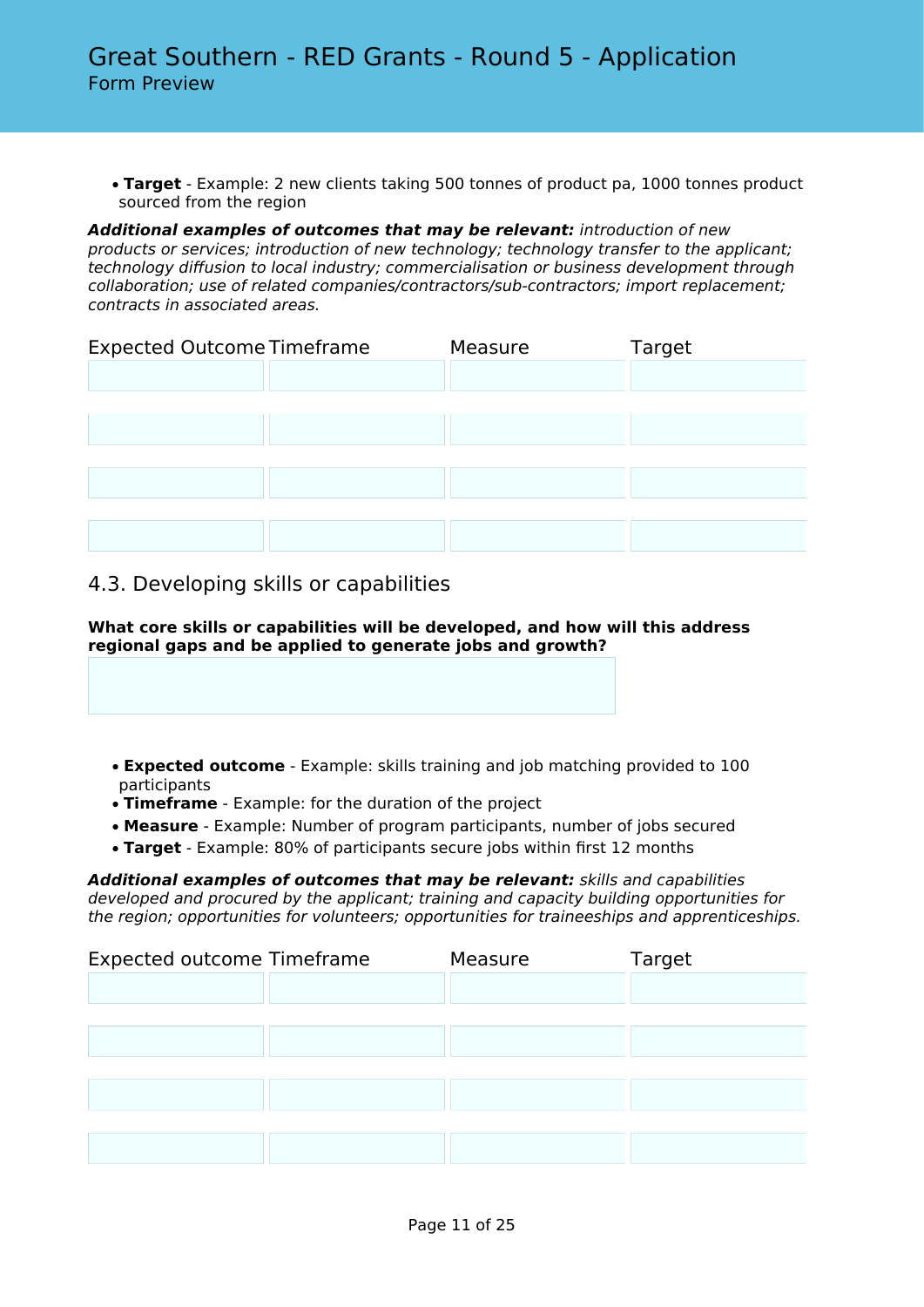### 4.4. Attracting new investment in the region

**How will the project unlock future investment in the organisation, industry or region? What is the source of this investment and likelihood it will be secured?**

- **Expected outcome** Example: unlock new markets worth \$5 million pa, create new supply chains
- **Timeframe** Example: within 12 months of project completion
- **Measure** Example: \$value of new supply contracts
- **Target** Example: \$5 million increase in industry value from x to y

*Additional examples of outcomes that may be relevant: attraction of private sector funding; investment in growing the business through the amount of funding leveraged; value of new investment attracted to the region.*

| <b>Expected Outcome Timeframe</b> | Measure | Target |
|-----------------------------------|---------|--------|
|                                   |         |        |
|                                   |         |        |
|                                   |         |        |
|                                   |         |        |
|                                   |         |        |
|                                   |         |        |
|                                   |         |        |

### 4.5. Increasing productivity

**What impact will the Grant have on the productivity or performance of the applicant's business or organisation?**

- **Expected outcome** Example: 5% increase in production
- **Timeframe** Example: upon commissioning of new equipment
- **Measure** Example: output, sales figures
- **Target** Example: 5% increase from x to y

*Additional examples of outcomes that may be relevant: profit; domestic sales; export sales; time to market; market share; international competitiveness and access to new markets; trade and market connections.*

Expected Outcome Timeframe Measure Target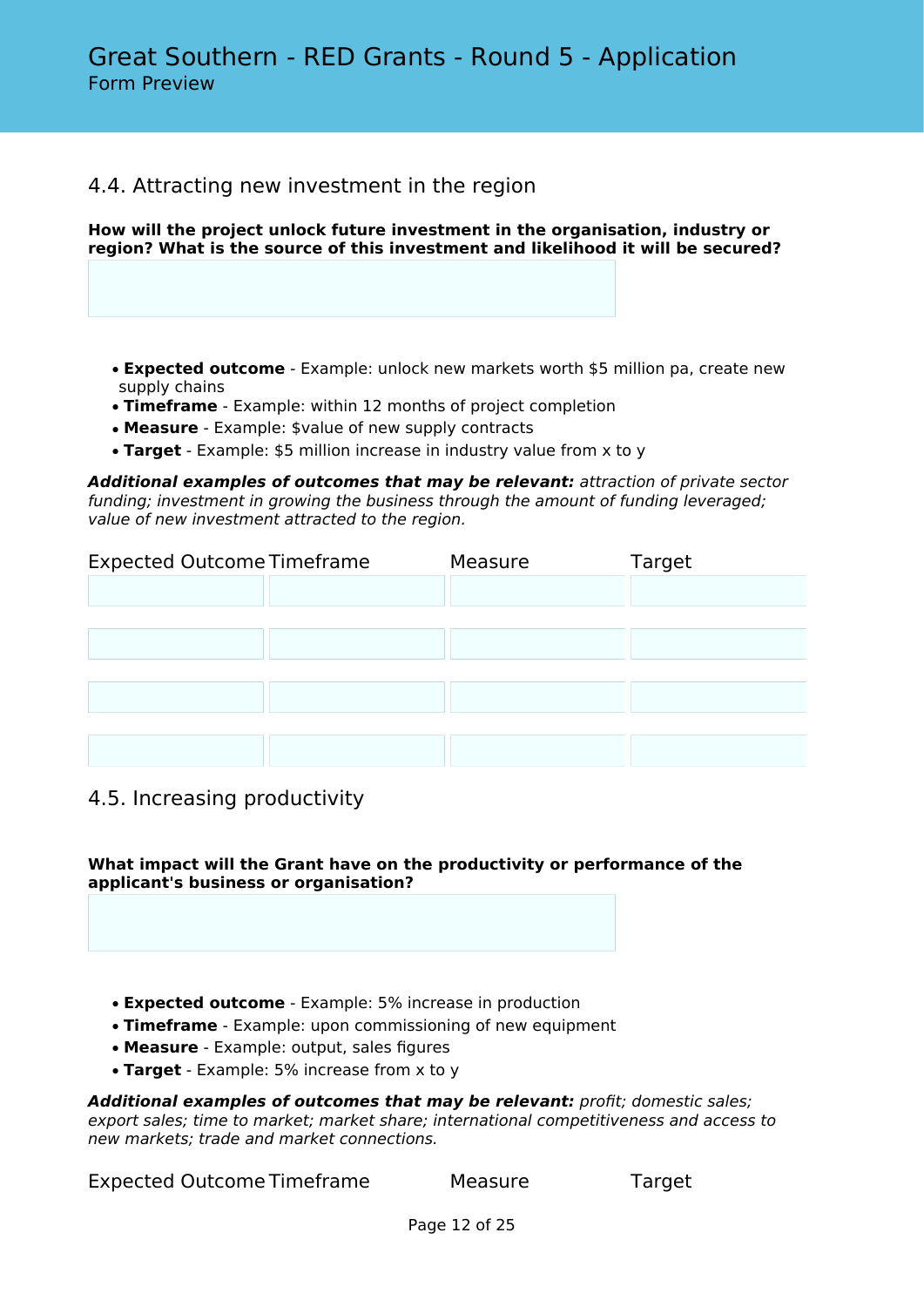

# 5 Alignment with Regional Priorities

#### \* indicates a required field

### 5.1 GSDC Regional Priorities

The GSDC Board has endorsed the following regional priorities/themes as part of its strategic plan. Projects that demonstrate alignment with the region's priorities will attract a higher weighting in the assessment process.

Please indicate which of the following GSDC regional priorities/themes are MOST applicable to your project.

#### **Aboriginal Economic Development:**

☐ Aboriginal Economic Development

#### **Initiatives that contribute towards easing key constraints in attraction and retention of workforce:**

- ☐ Workforce Skills and Development
- □ Key Worker Accommodation
- □ Childcare

#### **Industry Diversification:**

- □ Tourism Product Development
- □ Tertiary and International Education
- $\Box$  Export growth and investment attraction for key sectors in the Great Southern

#### **How does the project support the GSDC Regional Priorities? \***

Must be no more than 500 words.

#### **How does the project meet industry demand or an identified need in the Great Southern region?**

Must be no more than 250 words. How does the project benefit the broader community/industry?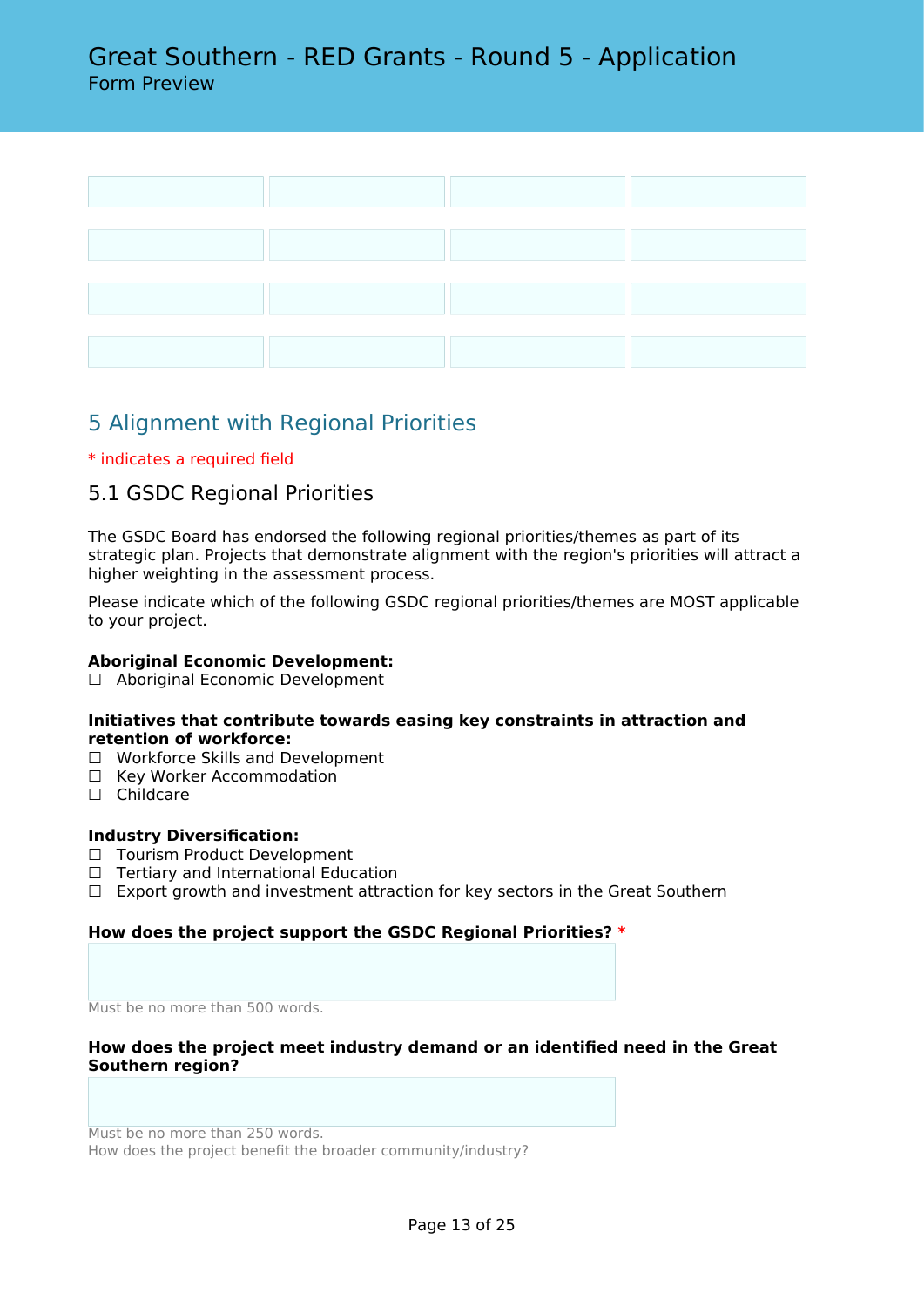# 6 Project Budget, Cash Co-contribution and Leveraged Funding

#### \* indicates a required field

### Financial Audit

For projects requesting more than \$50,000 RED funding, audit costs must be included in the budget table.

The Financial Audit must be independent of the Grantee and undertaken by a member of the Institute of Chartered Accountants in Australia, the Australian Society of Certified Practicing Accountants or the National Institute of Accountants.

### 6.1 Project Cash

#### **Please detail project items to be funded through CASH contributions. Applicants should refer to Section 4 of the Guidelines to confirm items or activities that are ineligible for RED funding before completing this section.**

Please attach quotes for all budget line items to justify funding requests. If funding has been secured from other sources please attach written evidence.

Note: Please enter whole dollars only.

| <b>Project</b><br><b>Items</b>               | <b>RED</b><br>Grant<br><b>Funds</b><br>Requeste <b>65T</b> )<br>(ex GST) | <b>ApplicantOther</b>          |                                | <b>Name</b><br>Contribut Form ding of Other Funding Funding<br><b>Cash (ex Source/s Funding Source)</b><br>(ex GST) Source/s Entity | <b>Other</b><br>Type                                             | <b>Other</b><br><b>Status</b> | <b>Date</b><br><b>Expected</b><br><b>on</b><br><b>Requested</b><br><b>Funds</b> | Quote<br><b>Decision Attached</b> |
|----------------------------------------------|--------------------------------------------------------------------------|--------------------------------|--------------------------------|-------------------------------------------------------------------------------------------------------------------------------------|------------------------------------------------------------------|-------------------------------|---------------------------------------------------------------------------------|-----------------------------------|
| Include<br>Audit<br>Costs (if<br>applicable) | Must be<br>a dollar<br>lamount.                                          | Must be<br>a dollar<br>amount. | Must be<br>a dollar<br>amount. |                                                                                                                                     | Predominant<br>business<br>activity<br>of the co-<br>contributor |                               | Must be a<br>date.                                                              |                                   |
|                                              |                                                                          |                                |                                |                                                                                                                                     |                                                                  |                               |                                                                                 |                                   |
|                                              |                                                                          |                                |                                |                                                                                                                                     |                                                                  |                               |                                                                                 |                                   |
|                                              |                                                                          |                                |                                |                                                                                                                                     |                                                                  |                               |                                                                                 |                                   |

### 6.2 Total Project Budget

This section is **AUTO CALCULATED** from the above table and amounts will be transposed to Section 3.1.

| <b>Total of RED Grant Funds</b>      | <b>Total of Own Organisation (ex</b> | Total of Other Source/s (ex GST) CTOTAL (A+B+C) |                                      |  |
|--------------------------------------|--------------------------------------|-------------------------------------------------|--------------------------------------|--|
| requested (ex GST) A                 | GST) B                               |                                                 |                                      |  |
| \$                                   |                                      |                                                 |                                      |  |
| This number/amount is<br>calculated. | This number/amount is<br>calculated. | This number/amount is<br>calculated.            | This number/amount is<br>calculated. |  |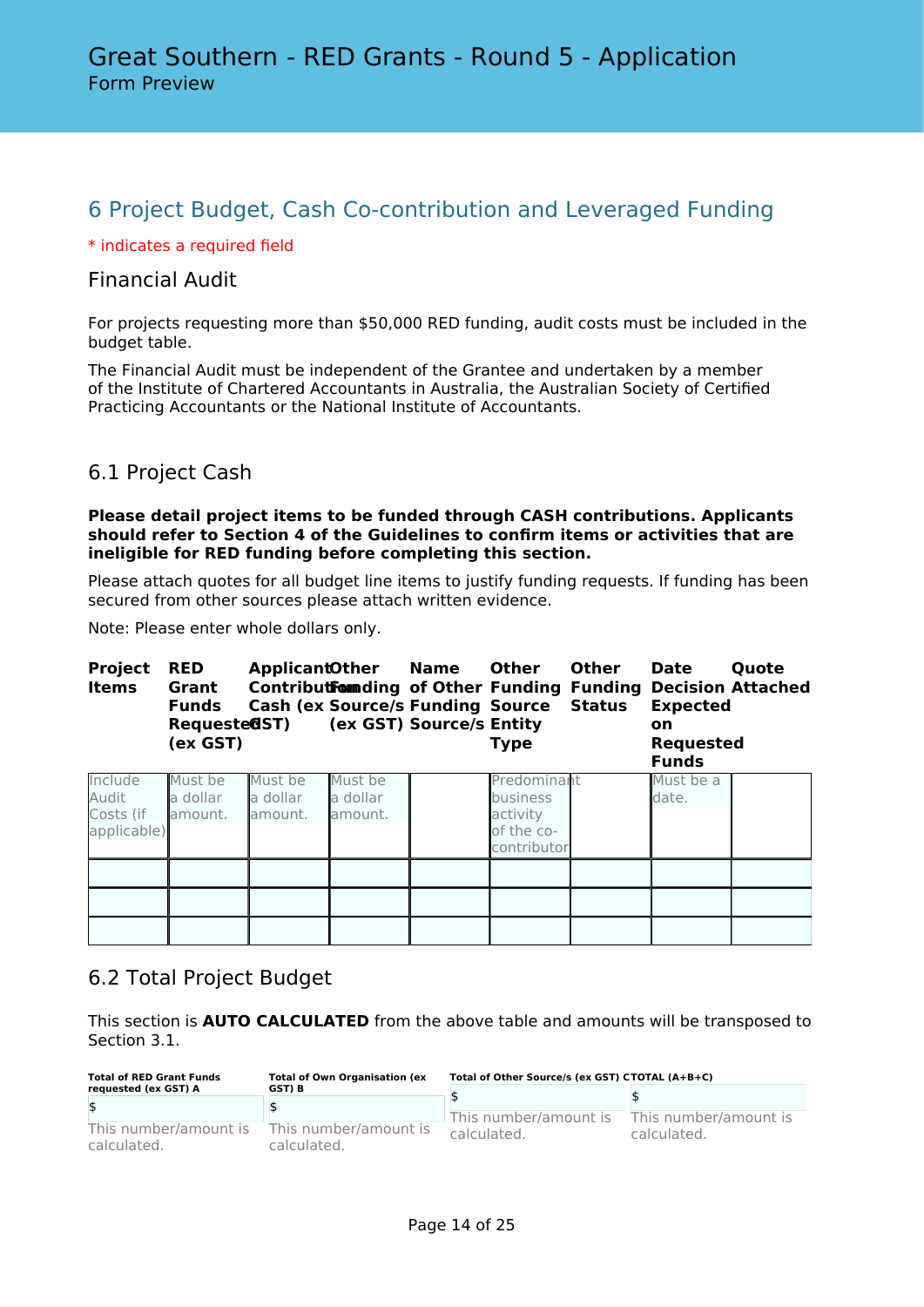### REMEMBER TO CHECK THE RED GRANTS GUIDELINES ON PROJECT FUNDING

Applicants are required to demonstrate there is a minimum of **50% cash** contribution to the project (not-for-profit and Aboriginal owned entities may be considered on a case-by-case basis). The cash contribution is expected to exceed the minimum requirement of 50% and the level of cash contribution will receive a higher weighting in the application assessment process.

The total cash contribution for the project is calculated by adding the applicant cash contribution to other cash contributions from non state government funding sources.

#### **Please note that 'Other Funding' and other 'REDS funding' from the Western Australian Government will not be included when calculating the 50% cash contribution requirement.**

**If you have any questions in relation to the 50% cash contribution, please contact the GSDC on (08) 9842 4888 or email [admin@gsdc.wa.gov.au](mailto:admin@gsdc.wa.gov.au)**

### Quotes and Other Funding

Attach quotes and evidence of secured funding from other sources.

Attach a file:

# Applicant Contribution Funding Details

#### **How will the applicant's contribution be funded? \***

NOTE: This does not include State funding. Please describe whether the project will be self-funded from cash reserves, external investment either as equity or debt, bank loan or other form of debt financing.

**Can the project proceed if the applicant is unsuccessful in obtaining the requested funding (RED Grant and Other Funding - if applicable) in full? \***  $\bigcirc$  Yes  $\bigcirc$  No

#### **If yes, explain how the project could proceed with reduced funding and how this may affect project.**

Options to consider: increasing the applicant co-contribution; modifying the project; or breaking the project into stages.

### 6.3 Cash Flow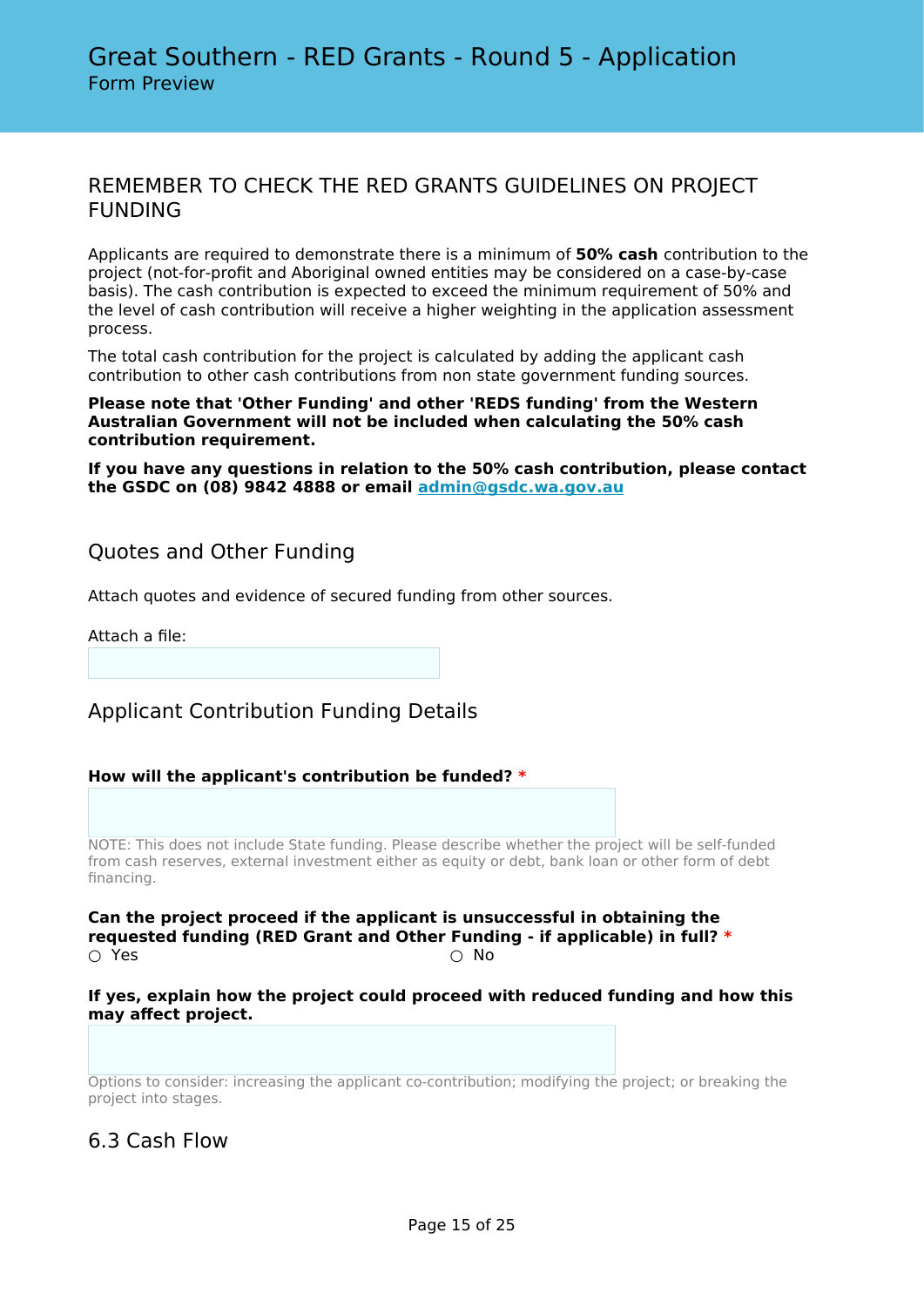Cash flow requirements for project items should the project cover multiple financial years. Cash flow **MUST** match Total Project Cost in the table above.

| <b>Project Items</b> | <b>First Payment</b><br>2022/23 (ex GST) | <b>Second Payment</b><br>2023/24 (ex GST) | <b>TOTAL</b>                                                               |
|----------------------|------------------------------------------|-------------------------------------------|----------------------------------------------------------------------------|
|                      |                                          |                                           | Must be a dollar amount. Must be a dollar amount. Must be a dollar amount. |
|                      |                                          |                                           |                                                                            |
|                      |                                          |                                           |                                                                            |
| <b>TOTAL</b>         |                                          |                                           |                                                                            |

### 6.4 In-kind Contribution (non-cash)

#### **Please detail any in-kind contributions and how their value has been calculated.**

Use the table below to itemise project items funded through in-kind contributions.

| <b>Project item/s</b> | Name of in-kind source | <b>Estimated value</b>   |
|-----------------------|------------------------|--------------------------|
|                       |                        | Must be a dollar amount. |
|                       |                        |                          |
|                       |                        |                          |
|                       |                        |                          |

# 6.5 Other RED Funding

#### **Are you applying for RED Grant funding from more than one Regional Development Commission for this project? \***

 $\bigcirc$  Yes  $\bigcirc$  No If yes, please advise which Commission/s and the amount being requested in each region. Please outline if the purpose of the funding is different across multiple regions.

| Date of<br><b>Application</b> | <b>Purpose of</b><br><b>Funding</b> | Amount                      | <b>RDC Region</b> | <b>RDC Contact</b><br><b>Person</b> |
|-------------------------------|-------------------------------------|-----------------------------|-------------------|-------------------------------------|
| Must be a date.               |                                     | Must be a dollar<br>amount. |                   |                                     |
|                               |                                     |                             |                   |                                     |
|                               |                                     |                             |                   |                                     |
|                               |                                     |                             |                   |                                     |

### 6.6 Other Funding Programs

#### **Has your organisation applied for, or been approved for funding for this project from any other State Government program? \***

- 
- $\bigcirc$  Yes  $\bigcirc$  No

If yes, please provide details including the amount requested and the funding status.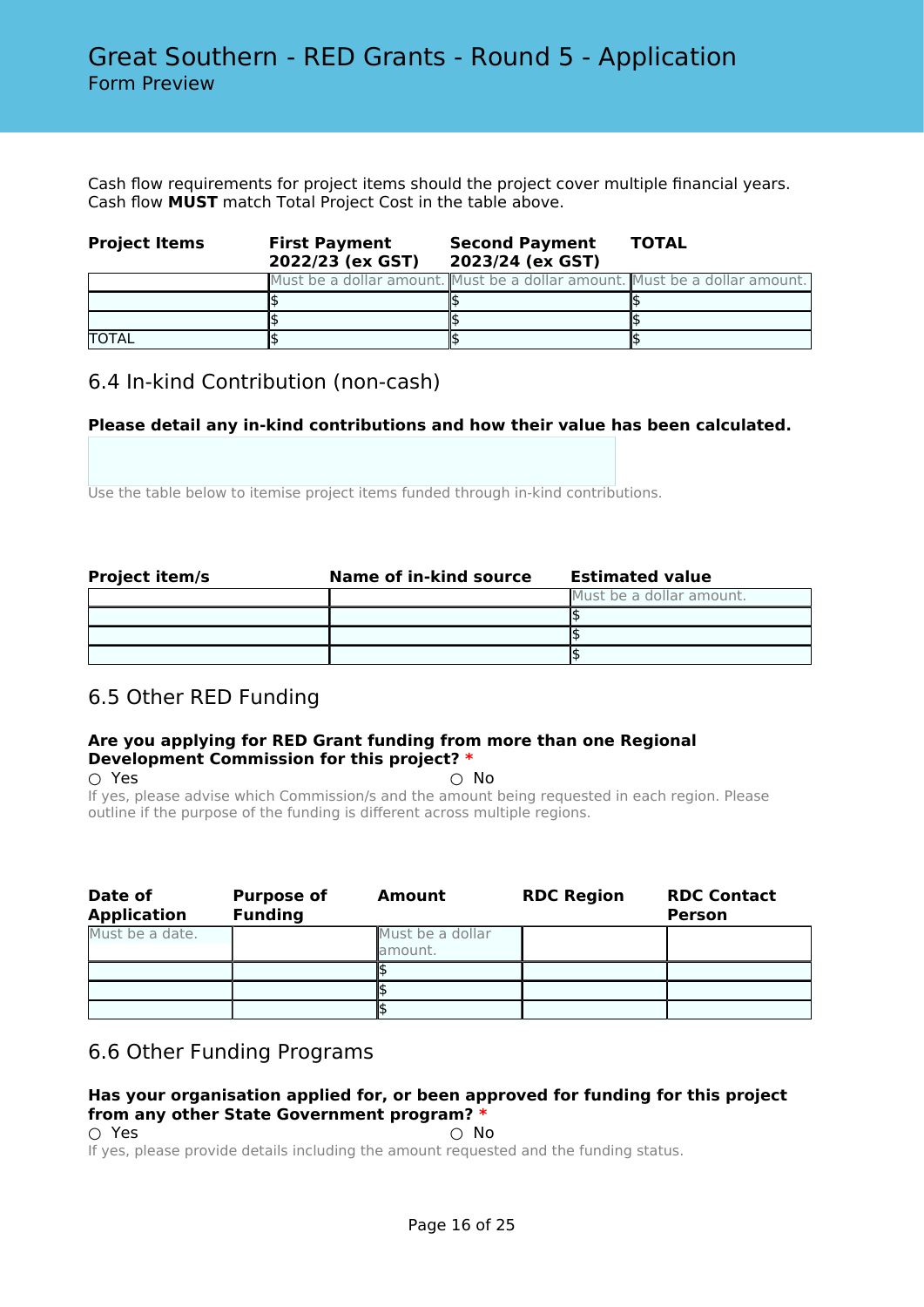| Date of<br><b>Application</b> | Approved /<br><b>Pending</b> | <b>Purpose of</b><br><b>Funding</b> | Amount                       | Name of<br>Program | <b>Contact</b><br><b>Person</b> |
|-------------------------------|------------------------------|-------------------------------------|------------------------------|--------------------|---------------------------------|
| Must be a date.               |                              |                                     | Must be a dollar<br>lamount. |                    |                                 |
|                               |                              |                                     |                              |                    |                                 |
|                               |                              |                                     |                              |                    |                                 |
|                               |                              |                                     |                              |                    |                                 |

#### **Outline the reason why State Government funding is sought for the project? \***

Why is Government funding required? Has a loan or equity funding been investigated for the project?

# 7 Partnerships and Collaboration

#### \* indicates a required field

### 7.1 Stakeholder Engagement

**Provide the names and details of local stakeholders and their level of support for the project.**

Describe how you have involved local government, the local community and others in planning and decision making for your project. Letters of support may be provided to support your application.

#### **Letters of Support (Optional)**

Attach a file:

**Have you considered developing partnerships or collaborations for the project? If so, please provide details.**

### 7.2 Local Content

Please detail below how your project meets the following Local Content objectives:

- Building the capability of local suppliers, and providing opportunities for regional businesses to supply items/services for the project;
- Increasing regional employment and regional business participation through subcontractors, suppliers, apprenticeships and traineeships;
- Supporting emerging or new industries in the region, and promotion and awareness of local industry and businesses; and
- Benefiting the local regional economy through any other identifiable means.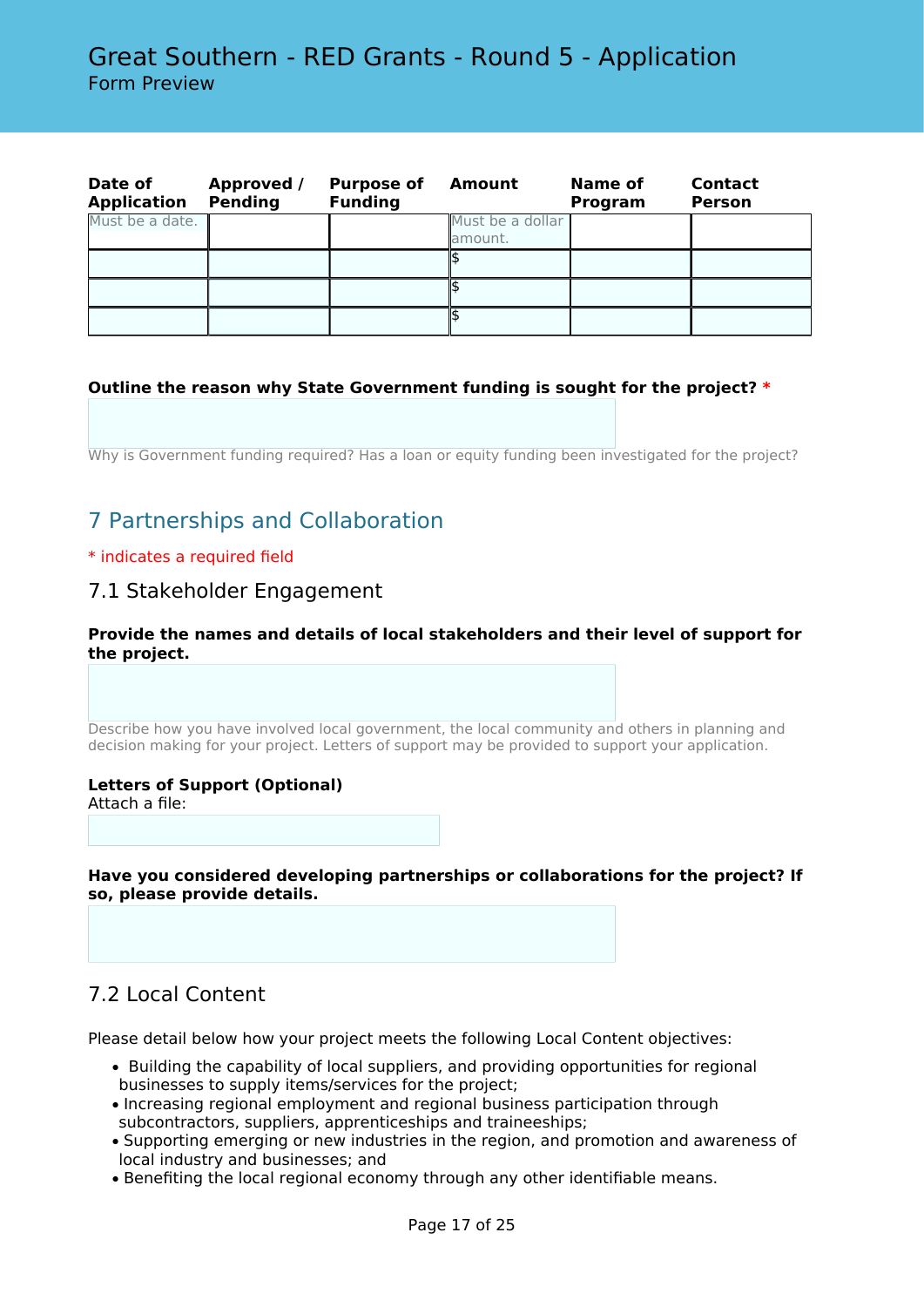#### **Do you intend to use local contractors and/or service providers for your project? \***

○ Yes ○ No Local content for the purposes of this RED grant application refers to the sourcing of goods and services in the Great Southern region.

#### **Local content % \***

#### Must be a number.

Please estimate the percentage of requested grant funding to be expended on local goods and services.

#### **Local content details**

Please detail goods and/or services to be sourced locally and explain how the project meets the local content objectives listed above. If you do not intend to use local content please explain why.

# 8 Project Planning and Governance

#### \* indicates a required field

#### **Is the project ready to start if grant funding is approved? \***  $\cap$  Yes  $\cap$  No If No, please contact the GSDC on (08) 9842 4888 before proceeding with this application.

#### **Has a feasibility study or business plan including a cash flow analysis been prepared for the project? \***

○ Yes ○ No ○ Not Applicable If yes, please attach a copy to this application using the file upload link in the section below.

### 8.1 Approvals

**Have the necessary planning approvals for the project been obtained? \*** ○ Yes ○ No ○ Not Applicable

**If applicable, please list any planning/licensing approvals required to progress this project and advise status (a letter confirming the status of any Local Government planning approvals should be attached using the file upload link below).**

This may include but is not limited to Local, State and Federal Government licenses and approvals.

#### **Planning Documents (Optional)** Attach a file:

If applicable, please upload relevant documents (eg: business planning, concept designs, lease agreements, tenure, demonstration of land ownership, licensing and planning approvals, etc).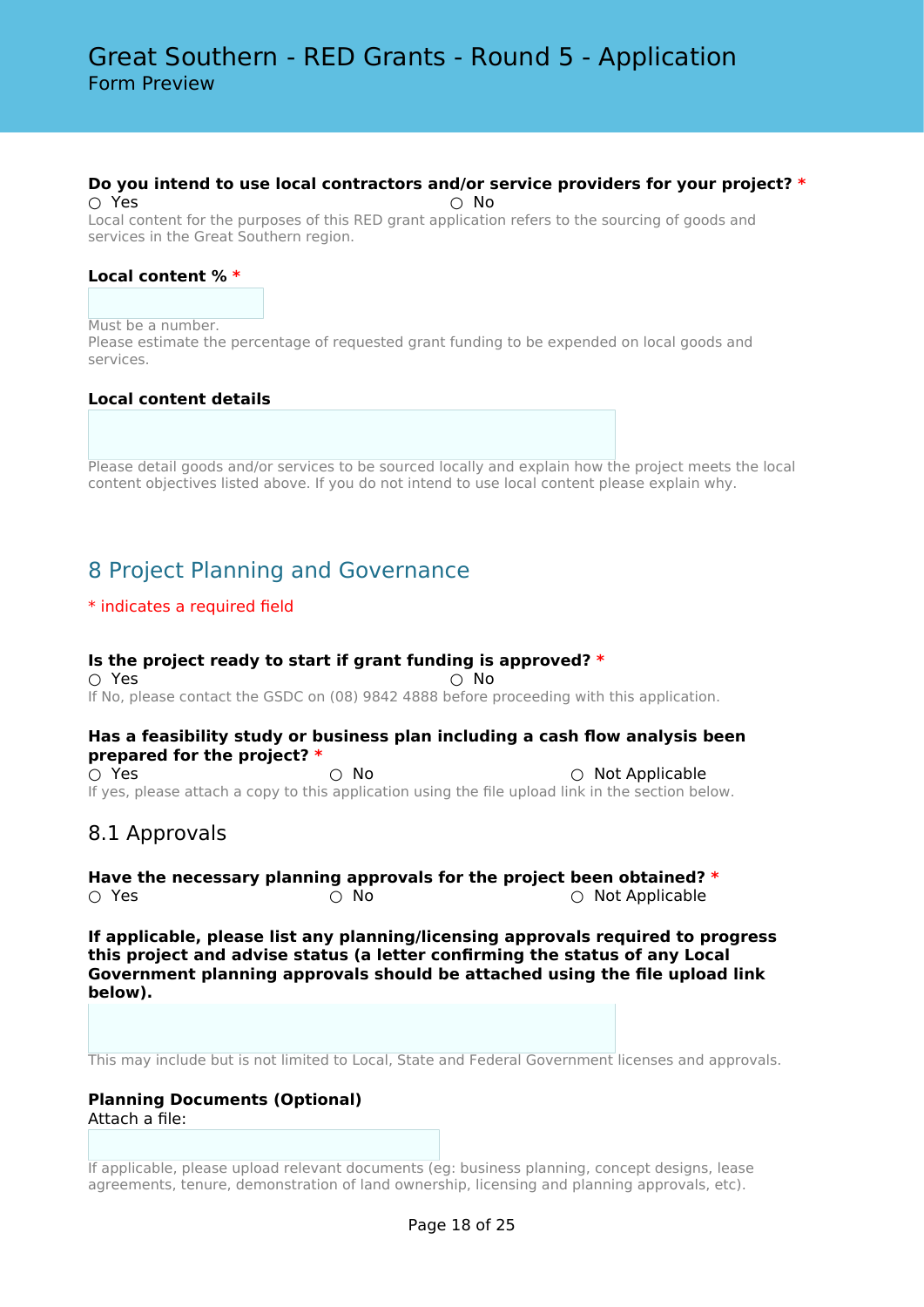### 8.2 Timeline and Milestones

Please complete the project milestone table below. For complex projects please attach a separate project timeline (eg. Gantt Chart)

| <b>Milestone 1</b> | <b>Expected date of completion</b> |
|--------------------|------------------------------------|
|                    |                                    |
|                    |                                    |
|                    |                                    |
| <b>Milestone 2</b> | <b>Expected date of completion</b> |
|                    |                                    |
|                    |                                    |
| <b>Milestone 3</b> | <b>Expected date of completion</b> |
|                    |                                    |
|                    |                                    |
|                    |                                    |
| <b>Milestone 4</b> | <b>Expected date of completion</b> |
|                    |                                    |
|                    |                                    |
|                    |                                    |
| <b>Milestone 5</b> | <b>Expected date of completion</b> |
|                    |                                    |
|                    |                                    |
| <b>Milestone 6</b> | <b>Expected date of completion</b> |
|                    |                                    |
|                    |                                    |
|                    |                                    |
| <b>Milestone 7</b> | <b>Expected date of completion</b> |
|                    |                                    |
|                    |                                    |

**Project Timeline (Optional)**

Attach a file:

# 8.3 Project Governance

**How will your organisation ensure the project is managed responsibly? \***

Who will manage the project and what qualifications, skills and experience do they have?

#### **Upload qualifications (optional)** Attach a file: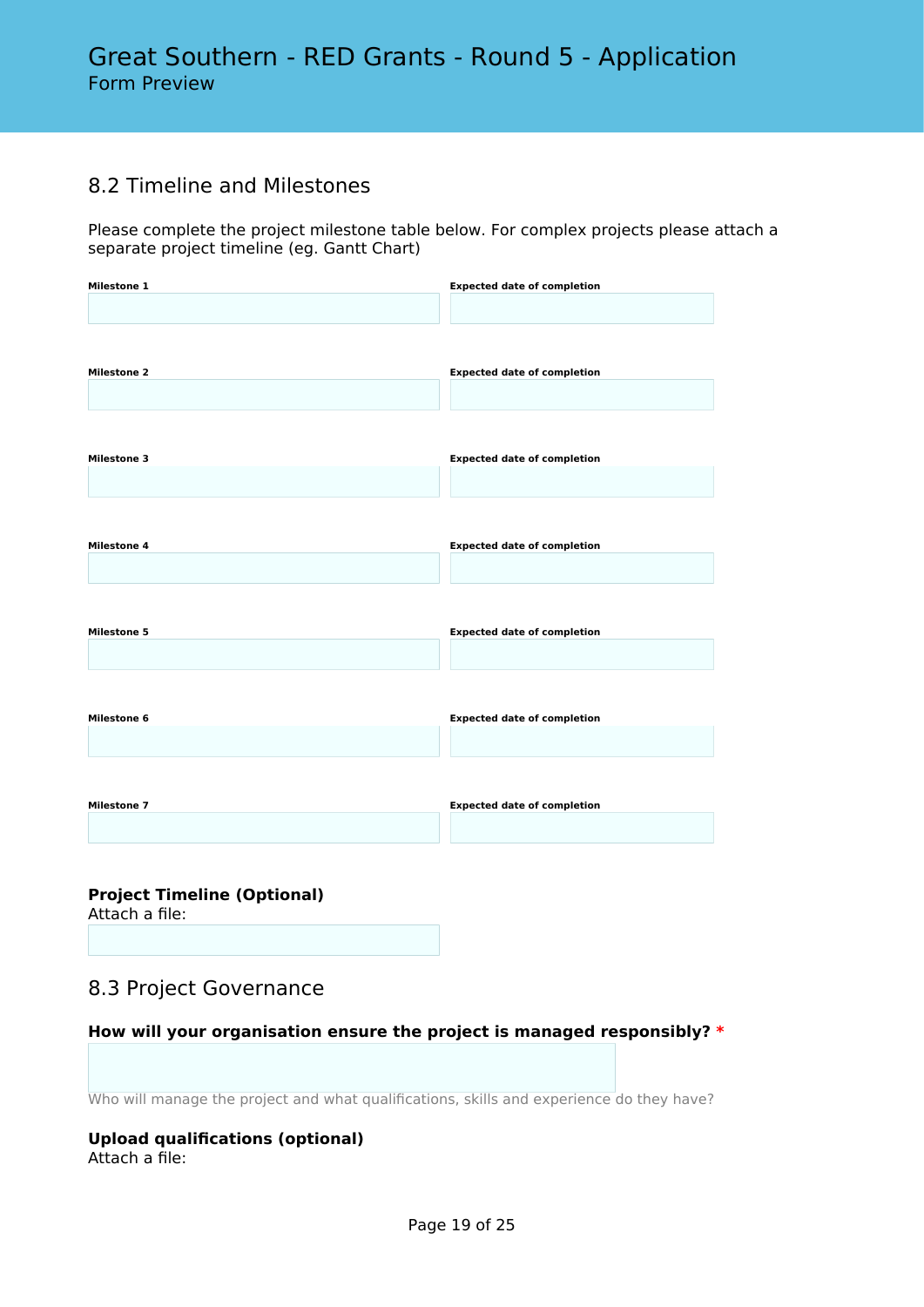**How will operating and maintenance costs for the project be met beyond the funding period? \***

For example, if the project creates two new jobs, or commissions new equipment, how does the organisation plan to sustain these jobs / cover maintenance costs?

### 8.4 Risk Assessment for your Project

Identify the risks associated with the Project (that the applicant can reasonably control or influence) and include issues that may prevent the Project progressing or that may hinder the achievement of the stated Project outcomes being achieved. Consider and explain the risk mitigation strategies that will minimise the effects of each stated risk.

#### **Probability:**

**Low -** Unlikely to occur during the project period and with little impact on the project

**Medium -** Possibility of occurrence and with some impact on the project

**High -** Very likely to occur during the project period and potentially impacting heavily

Please complete the Risk Assessment table below, or attach a copy of your Risk Management Plan to your application.

| <b>Risk Description</b> | <b>Risk Probability</b> | <b>Mitigation Strategy</b> |
|-------------------------|-------------------------|----------------------------|
|                         | (Low, Medium or High)   |                            |
|                         |                         |                            |
|                         |                         |                            |
|                         |                         |                            |

#### **Risk Management Plan (Optional)**

Attach a file:

Upload a copy of your Risk Management Plan

# 9 Market Viability and Commercialisation

#### \* indicates a required field

### 9.1 Market Conditions

#### **Please provide a summary assessment of the market conditions in relation to your project**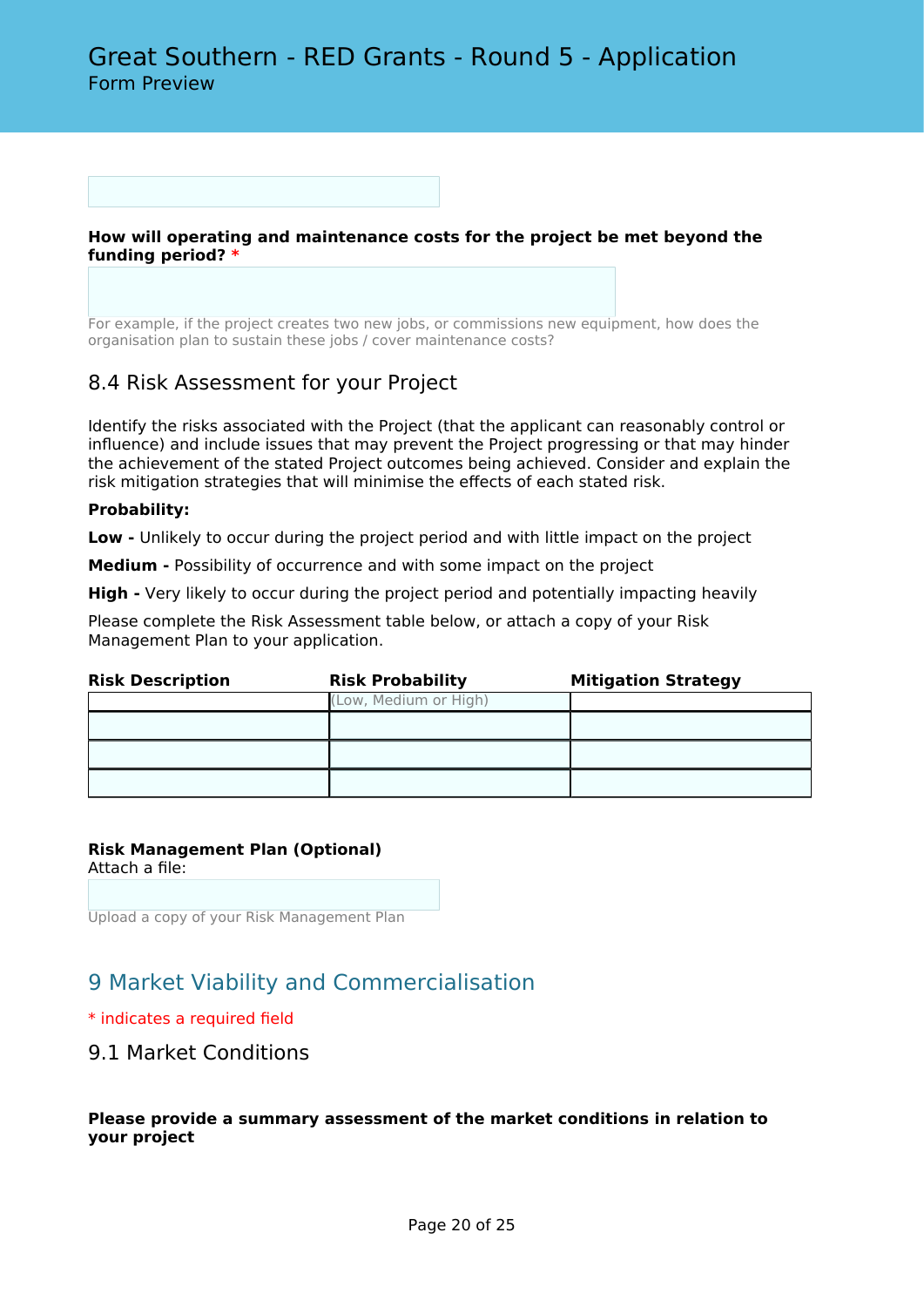Eg. market gaps, market size, estimation of new or increased sales.

#### **Describe any major competitors to your project or project activity in the region**

Eg. product or service, proximity, technologies, barriers to market, price.

### 9.2 Financial Information

To enable the GSDC to undertake a financial viability assessment of the organisation please upload the following financial information:

- 1.Financial statements verified by a member of the Certified Practising Accountants (CPA), Chartered Accountants Australia and New Zealand (CA), Institute of Public Accountants (IPA) or a registered auditor for the last two (2) years;
- 2.Current year-to-date financial information (income and expenditure statement and/or balance sheet).

#### **Upload Financial Information**

Attach a file:

**Have you provided the information requested above? \***

#### ○ Yes

#### **If No - please outline why**

For example, business operating for less than 2 years / never had financial statements verified by CPA, Chartered Accountant or registered Auditor.

### 9.3 Liabilities

*Please note, you may be required to provide documentation upon request relating to the following information.*

**Has the applicant or any of its senior office bearers been involved in any litigation or prosecution in the past three (3) years? \***  $\bigcirc$  Yes  $\bigcirc$  No

**If Yes - please provide explanation why any litigation or prosecution should not be considered relevant to this application**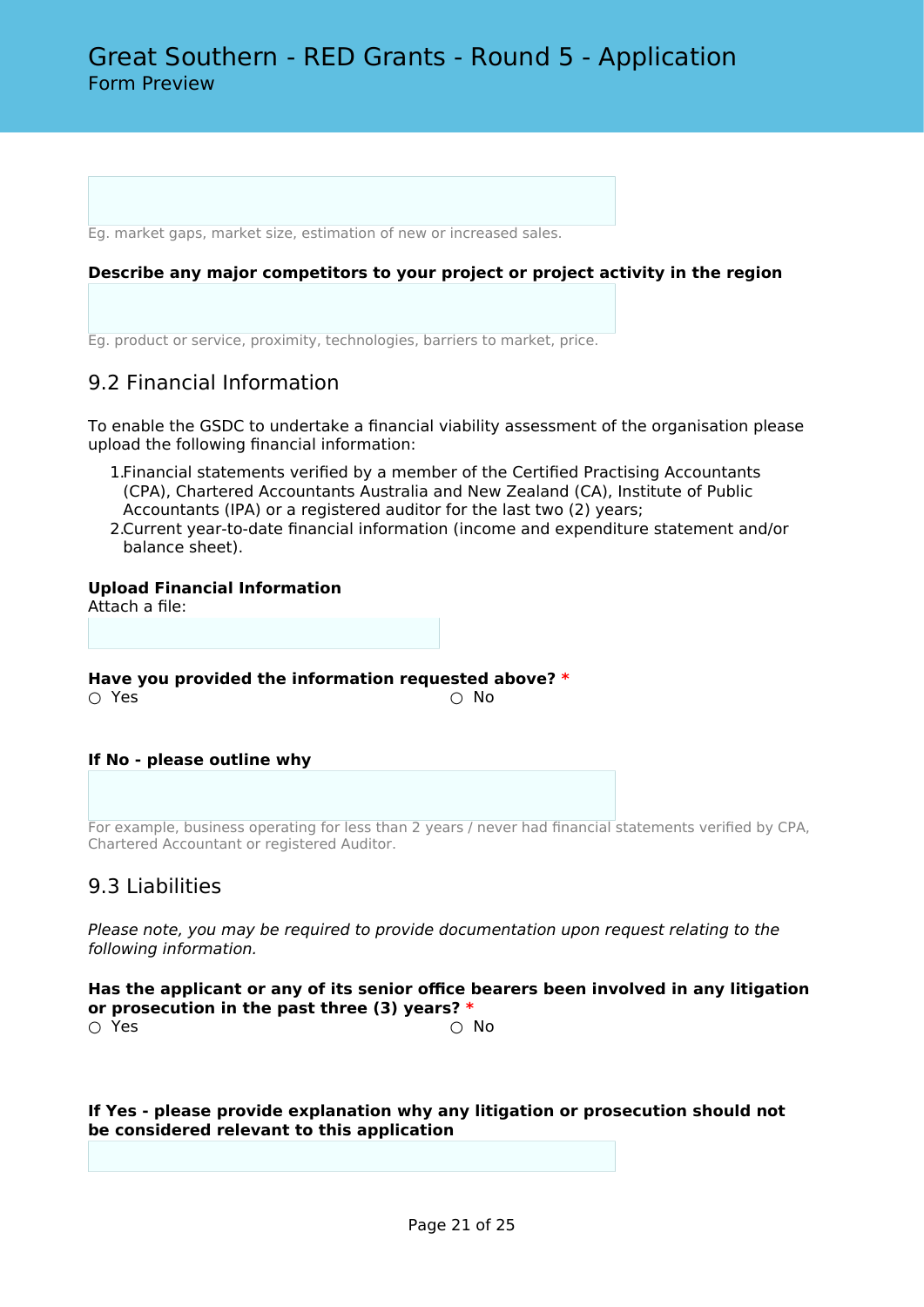**Has the applicant or any of its senior office bearers (directors, partners, presidents, executive directors, project managers) been involved with any business failure, including liquidation, voluntary administration or receivership? \***  $\bigcirc$  Yes  $\bigcirc$  No

**If Yes - please provide details**

**Has there been any significant financial matter which may impact on the ability of the Applicant to deliver the project? \***  $\bigcirc$  Yes  $\bigcirc$  No

**If Yes - please provide details**

**Are there any future commitments or contingent liabilities that might materially affect the applicant in the delivery of the project or performance of the activity?**  $\bigcirc$  Yes  $\bigcirc$  No

**If Yes - please provide details**

**Has the applicant ever been found in default of its creditors? \***  $\bigcirc$  Yes  $\bigcirc$  No

**If Yes - please provide details**

**Is the applicant's business solvent? \***  $\bigcirc$  Yes  $\bigcirc$  No

**If No - please provide details**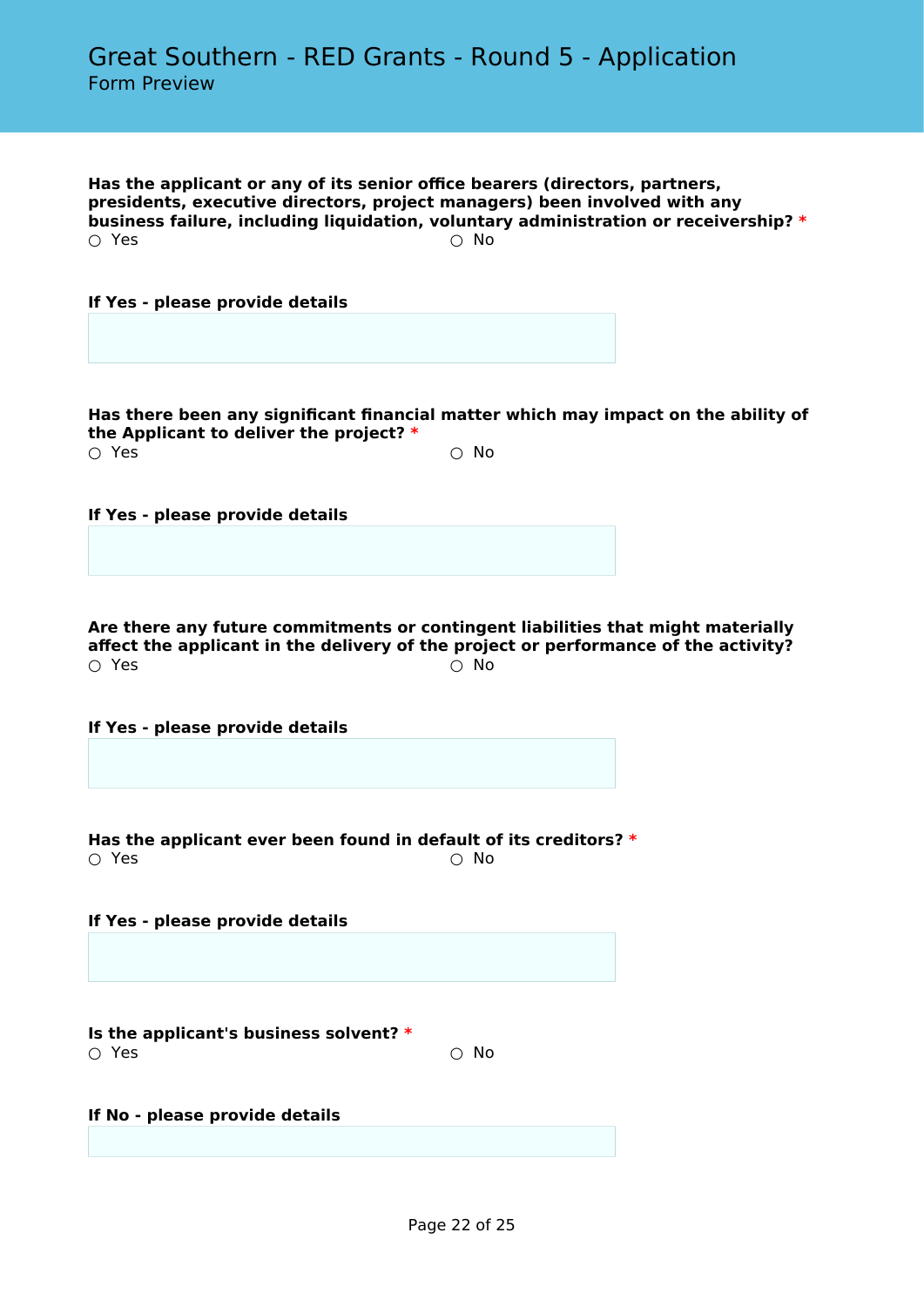# 10 Application Checklist

#### \* indicates a required field

#### **By submitting this Application, I acknowledge: \***

 $\Box$  I have read the Guidelines and I acknowledge the eligibility criteria for funding.

☐ I have contacted the Regional Development Commission to discuss the project.

 $\Box$  Information provided in this application is to the best of my knowledge, accurate and complete.

☐ This Application is authorised by my organisation and includes the CEO/Chair signature.

 $\Box$  Audit costs are included in the budget and the nominated auditor is a member of the Institute of Chartered Accountants in Australia, the Australian Society of Certified Practicing Accountants or the National Institute of Accountants and is independent from the Grantee.

□ The Regional Development Commission may request additional information from applicants.

 $\Box$  The Regional Development Commission is authorised to contact any persons or organisations in the assessment of the application and understand that information may be provided to other agencies, as appropriate.

Please ensure you have answered all the questions and provided relevant details where requested. Supporting documents are supplementary to your application.

#### **This application includes all required attachments:**

- $\Box$  Copy of Incorporation Certificate (if applicable)
- □ Copy of organisation's annual financial statements for the last two (2) financial years
- $\Box$  Current year-to-date financial information (income and expenditure statement and/or balance sheet).
- $\Box$  Quotes for all budget line items to justify funding request
- ☐ Written evidence of funding contributions from other sources

#### **Upload supporting documents**

Attach a file:

Applicants may upload additional attachments to their Application. (Maximum 25mb, recommended size no bigger than 5mb).

# 10.1 DECLARATION

This section must be completed by an appropriately authorised person on behalf of the applicant organisation (may be different to the contact person listed earlier in this application form).

I certify that to the best of my knowledge the statements made within this application are true and correct, and I understand that if the applicant is successful, we will be required to accept the terms and conditions of the grant as outlined in the letter of approval.

I do hereby declare that all the information supplied in this application form for Royalties for Regions funding is, to the best of my knowledge, accurate and complete; that I have read and accept the requirements of the *Guidelines,* and that the Regional Development Commission to which this application has been submitted to will be notified of any change to the information supplied and any other information or circumstances arising that may affect this application.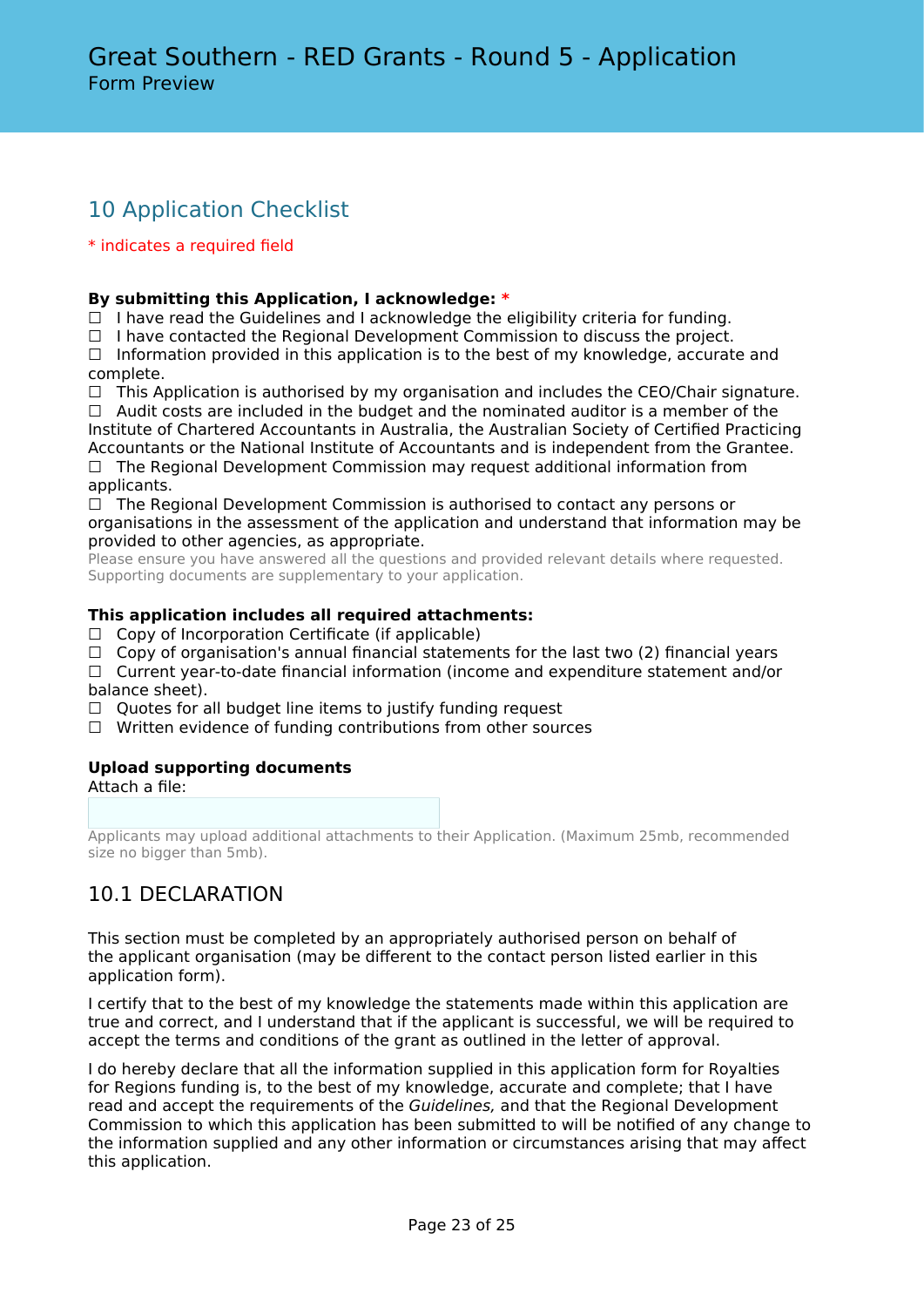**Name of Authorised Person \***

Organisation Name

**Position/Title \***

#### **Name of Organisation (Legal Entity) \***

Name of organisation as listed in official documentation such as ABR, ACNC or ATO.

#### **Upload signature (optional)** Attach a file:

Once this form is submitted via SmartyGrants it will be deemed as authorised by the above signatory.

#### **Dated \***

Must be a date.

### 10.2 Feedback

You are nearing the end of the application process. Before you review your application and click the **SUBMIT** button please take a few moments to provide some feedback.

#### **Please indicate how you found the online application process**

**Please provide us with your suggestions about any improvements to the application process and/or application form that you think we need to consider.**

You can also email your feedback to grantsupport@dpird.wa.gov.au.

### 10.3 Submit your application

Please move to the next page and click Submit to complete your application.

**You will receive an email to confirm your submission has been received. If you do not receive an email please check your junk email folder. Please keep a record of your submission number.**

To view your submission at any time, please go to [https://agric.smartygrants.com.au/](https://agric.smartygrants.com.au/applicant/login) [applicant/login,](https://agric.smartygrants.com.au/applicant/login) enter your email address and password then click Log In.

Once you are logged in click on the My Submissions link near the top of the page.

#### **NOTE: You may download a PDF of your applications prior to submission.**